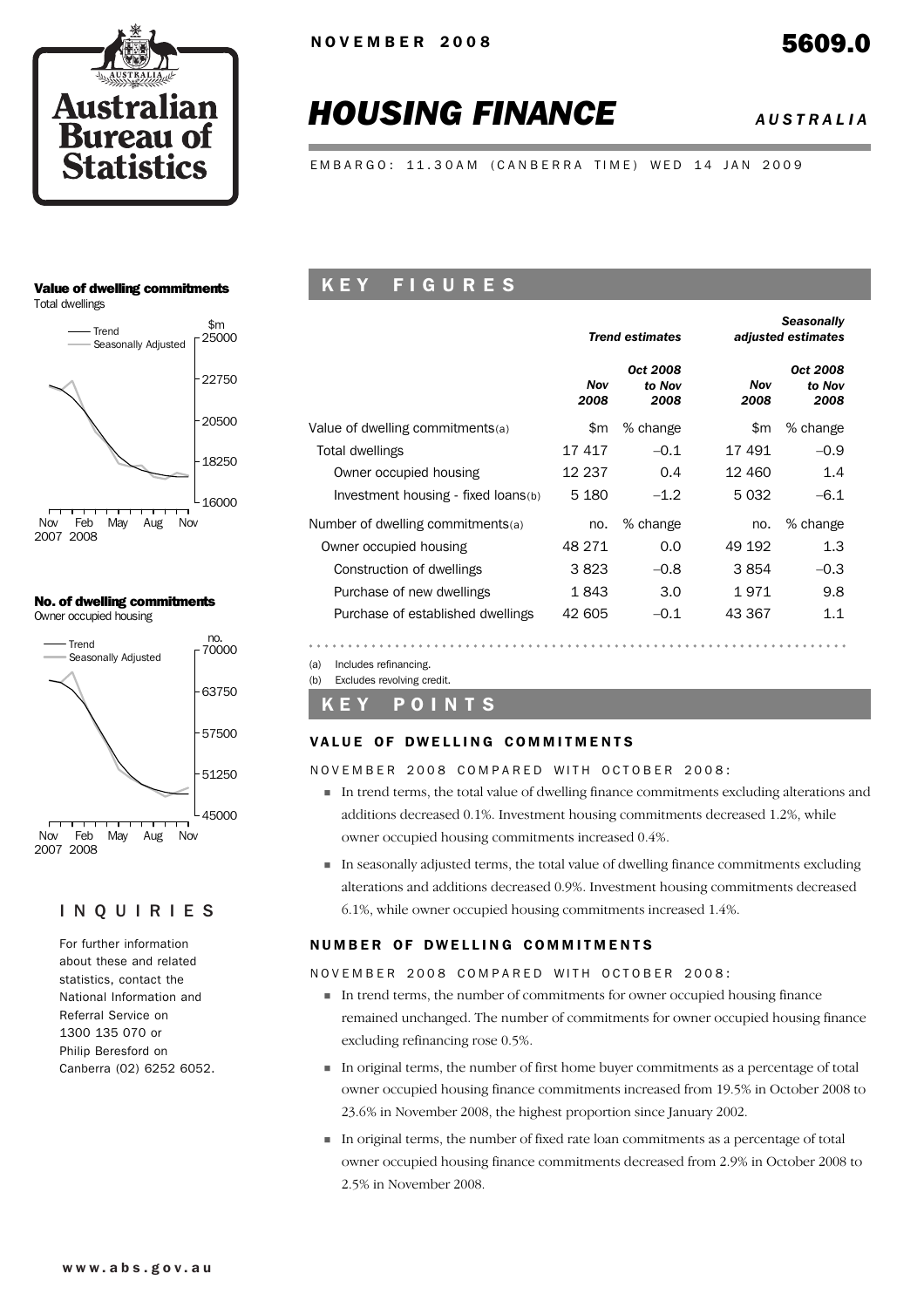# NOTES

| FORTHCOMING ISSUES    | <b>ISSUE</b>                                                                            | <b>RELEASE DATE</b>                                                            |  |  |  |  |  |
|-----------------------|-----------------------------------------------------------------------------------------|--------------------------------------------------------------------------------|--|--|--|--|--|
|                       | December 2008                                                                           | 11 February 2009                                                               |  |  |  |  |  |
|                       | January 2009                                                                            | 11 March 2009                                                                  |  |  |  |  |  |
|                       | February 2009                                                                           | 8 April 2009                                                                   |  |  |  |  |  |
|                       | March 2009                                                                              | 12 May 2009                                                                    |  |  |  |  |  |
|                       | April 2009                                                                              | 10 June 2009                                                                   |  |  |  |  |  |
|                       | May 2009                                                                                | 8 July 2009                                                                    |  |  |  |  |  |
|                       |                                                                                         |                                                                                |  |  |  |  |  |
| CHANGES IN THIS ISSUE | Data in this publication has undergone annual seasonal reanalysis, resulting in changes |                                                                                |  |  |  |  |  |
|                       | to seasonally adjusted and trend series.                                                |                                                                                |  |  |  |  |  |
|                       |                                                                                         |                                                                                |  |  |  |  |  |
| <b>REVISIONS</b>      |                                                                                         | Revisions have been made in this month's issue to include the latest available |  |  |  |  |  |
|                       | administrative and survey data.                                                         |                                                                                |  |  |  |  |  |
|                       |                                                                                         |                                                                                |  |  |  |  |  |
| ABBREVIATIONS         | million dollars<br>$_{\rm sm}$                                                          |                                                                                |  |  |  |  |  |
|                       | Australian Bureau of Statistics<br><b>ABS</b>                                           |                                                                                |  |  |  |  |  |
|                       | ADI<br>Authorised Deposit-taking Institution                                            |                                                                                |  |  |  |  |  |
|                       | <b>APRA</b><br>Australian Prudential Regulation Authority                               |                                                                                |  |  |  |  |  |
|                       |                                                                                         |                                                                                |  |  |  |  |  |
|                       | not elsewhere classified<br>n.e.c.                                                      |                                                                                |  |  |  |  |  |
|                       | Registered Financial Corporation<br>RFC                                                 |                                                                                |  |  |  |  |  |

Brian Pink Australian Statistician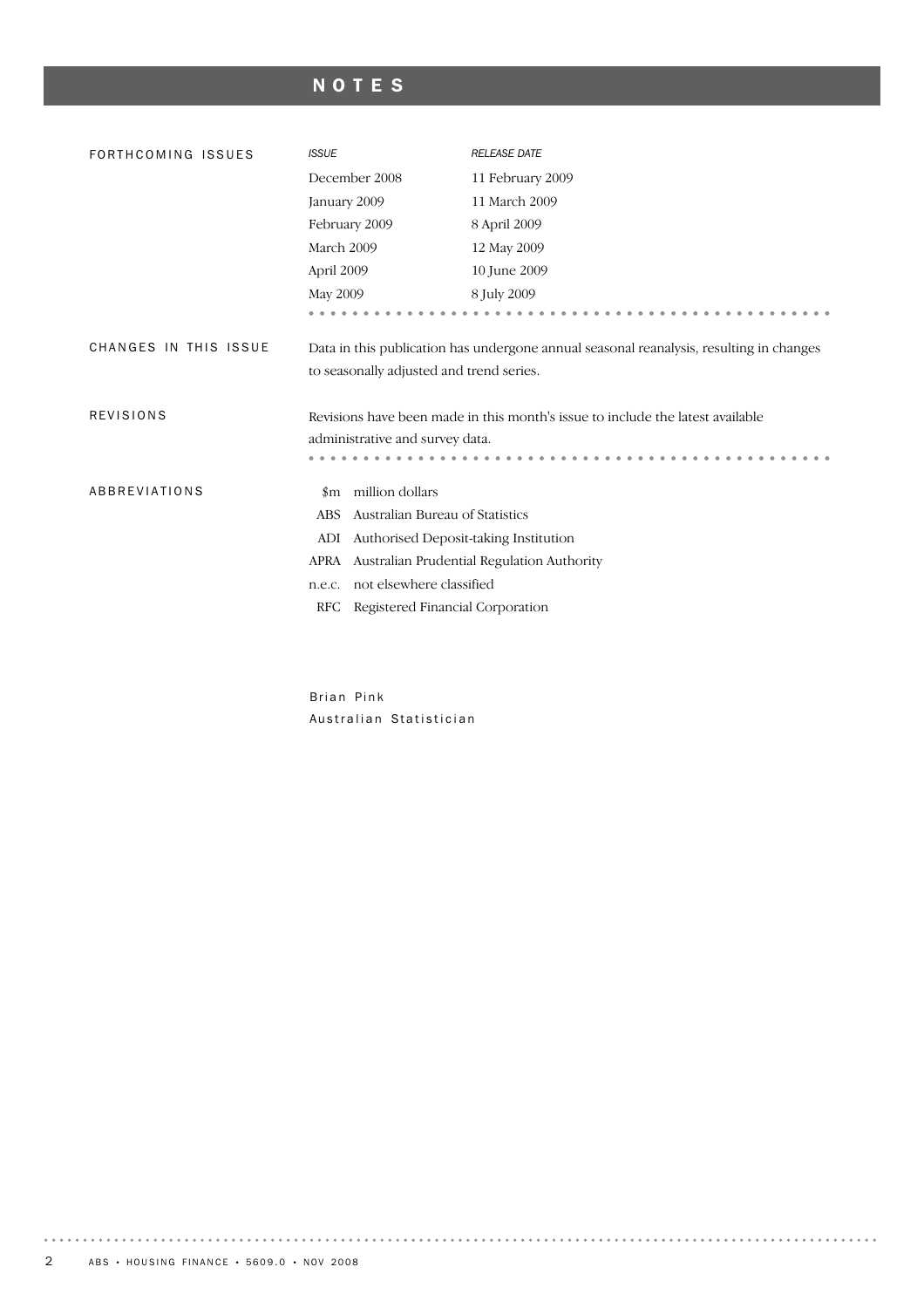# CONTENTS

| ANALYSIS      |                                                                                         |
|---------------|-----------------------------------------------------------------------------------------|
|               |                                                                                         |
| <b>TABLES</b> |                                                                                         |
|               | 1<br>Housing Finance Commitments (Owner Occupation), By Purpose:                        |
|               |                                                                                         |
|               | Housing Finance Commitments (Owner Occupation), By Purpose:<br>2                        |
|               |                                                                                         |
|               | 3<br>Housing Finance Commitments (Owner Occupation), By Lender:                         |
|               |                                                                                         |
|               | Housing Finance Commitments (Owner Occupation), By Lender:<br>4                         |
|               |                                                                                         |
|               | 5<br>Housing Finance Commitments (Owner Occupation), By State and                       |
|               |                                                                                         |
|               | 6<br>Housing Finance Commitments (Owner Occupation), By State and                       |
|               |                                                                                         |
|               | $\overline{\mathbf{r}}$<br>Housing Finance Commitments (Owner Occupation), By State and |
|               |                                                                                         |
|               | Housing Finance Commitments (Owner Occupation), By Purpose and<br>8                     |
|               | Change in Stock: Australia, Original, (Value)  16                                       |
|               | 9<br>Housing Finance Commitments (Owner Occupation), First Home                         |
|               |                                                                                         |
|               | 10<br>Housing Finance Commitments (Owner Occupation), By Purpose:                       |
|               |                                                                                         |
|               | 11<br>Housing Finance Commitments (Owner Occupation and Investment                      |
|               |                                                                                         |
|               | 12<br>Housing Loan Outstandings to Households (Owner Occupation and                     |
|               |                                                                                         |
|               |                                                                                         |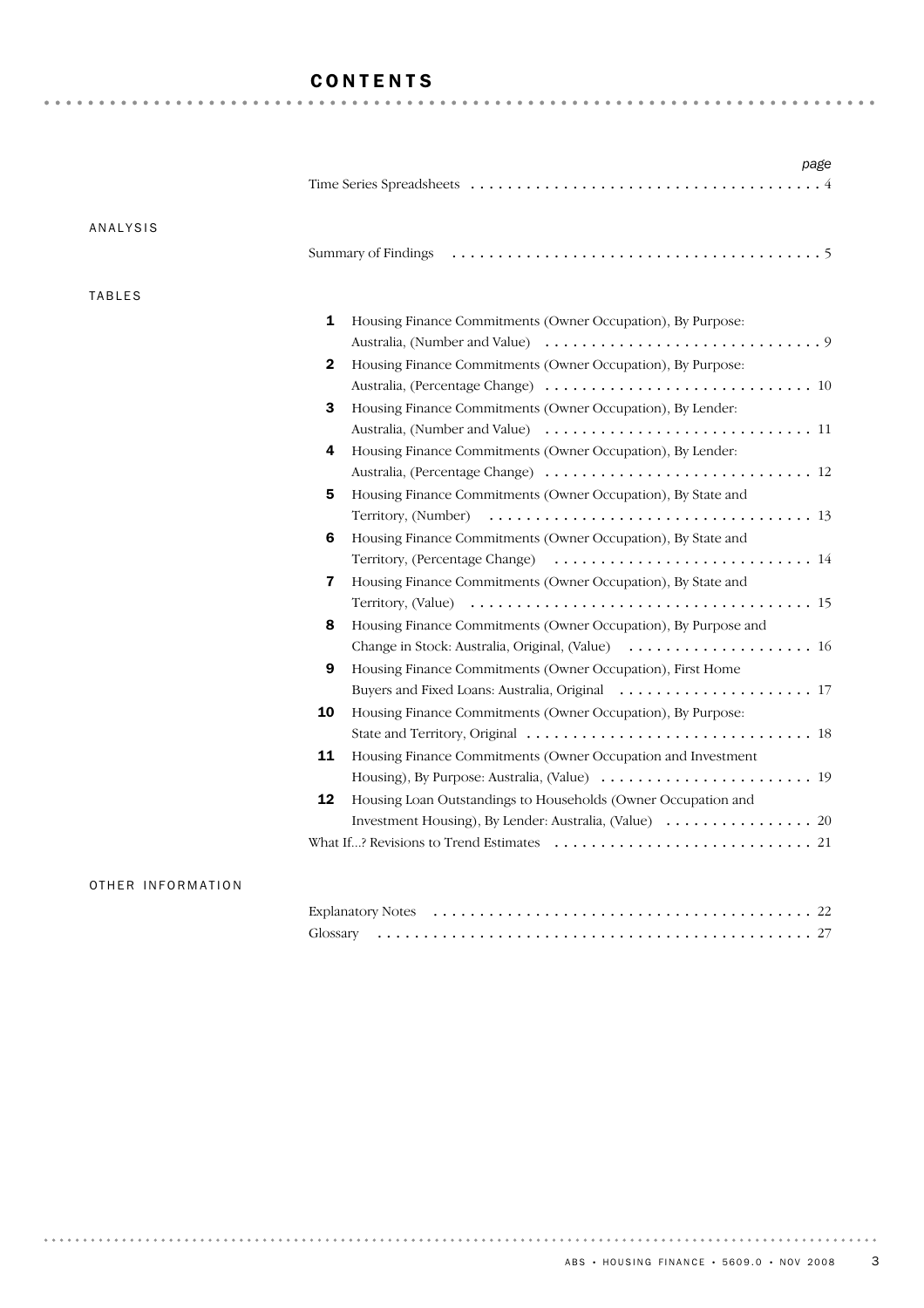# TIME SERIES SPREADSHEETS

|  | TIME SERIES DATA |  |  |
|--|------------------|--|--|
|--|------------------|--|--|

Data available free on the ABS web site <http://www.abs.gov.au> include:

- ! longer time series of tables in this publication
- ! the following tables, with data from October 1975
	- 8 Housing finance commitments (Owner Occupation), By Purpose and Change in Stock: State and Territory, Original (\$'000)

- 13a Housing finance commitments (Owner Occupation), By Purpose and Lender: Australia, Original (Number)
- 13b Housing finance commitments (Owner Occupation), By Purpose and Lender: Australia, Original (\$'000)
- 13c Housing finance commitments, By Purpose and Lender: Australia, Original (Average Loan Size – \$'000)
- 14 Housing Finance Seasonal Factors and Forward Factors for 12 months, By Purpose and Lender: Australia
- 15 Housing Finance Seasonal Factors and Forward Factors for 12 months, By State and Territory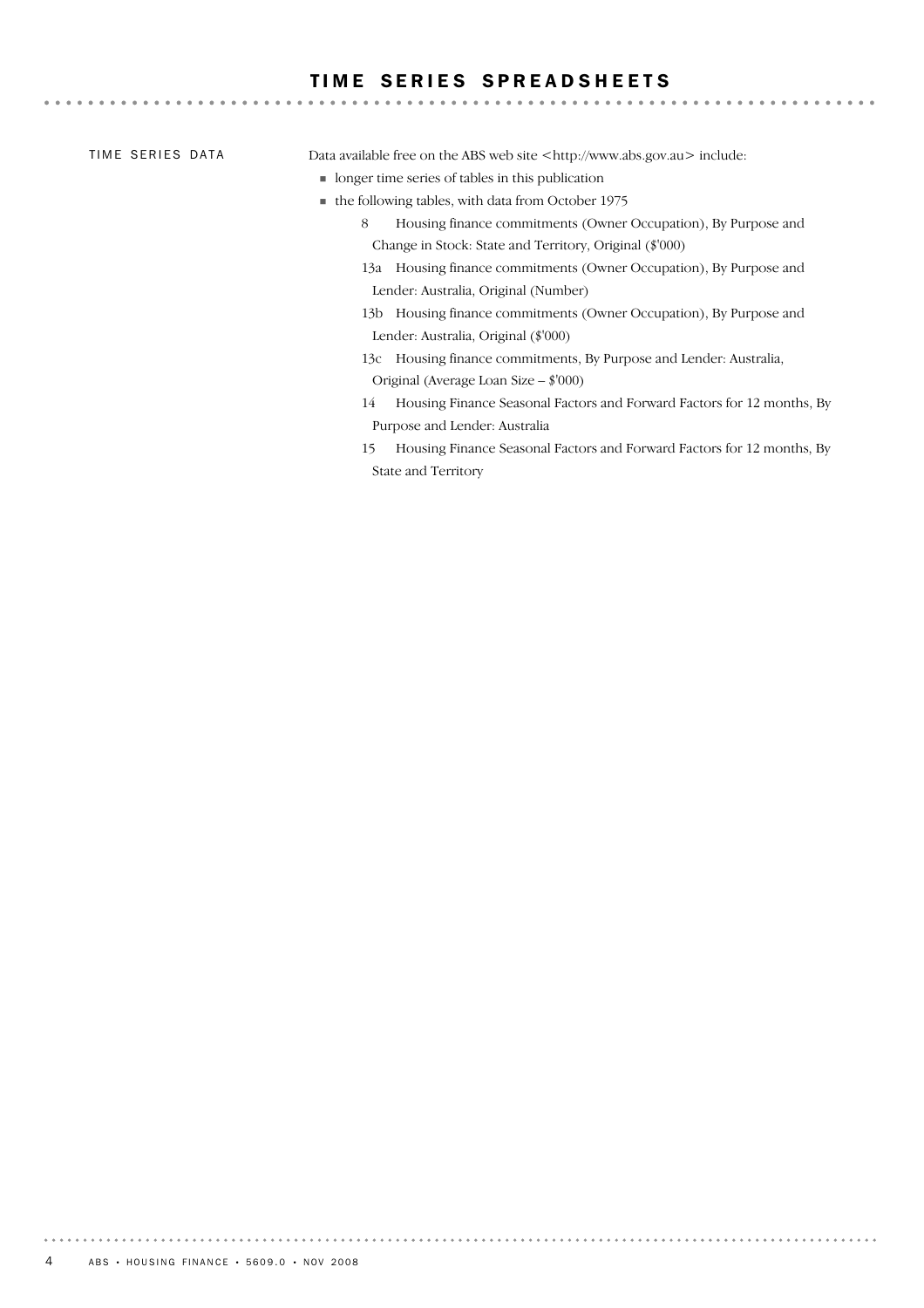## SUMMARY OF FINDINGS

# DW FILINGS FINANCED *Value of Dwellings Financed*

The total value of dwelling commitments excluding alterations and additions (seasonally adjusted) decreased 0.9% in November 2008 compared with October 2008. The trend series for the total value of dwelling finance commitments excluding alterations and additions decreased 0.1% in November 2008.

The total value of owner occupied housing commitments (seasonally adjusted) rose 1.4% (up \$170m) in November 2008, following a revised increase of 2.4% in October 2008. The increase this month was due to increases in the purchase of established dwellings excluding refinancing (up \$71m, 1.0%), the purchase of new dwellings (up \$69m, 13.9%) and the refinancing of established dwellings (up \$40m, 1.1%). The value of the construction of dwellings fell (down \$10m, 1.0%). The trend series for the value of owner occupied commitments increased by 0.4% in November 2008.

The total value of investment housing commitments (seasonally adjusted) decreased 6.1% (down \$329m) in November 2008 compared with October 2008, following a revised increase of 1.0% in October 2008. The decrease this month was due to decreases in the purchase of dwellings by individuals for rent or resale (down \$328m, 7.4%) and the construction of dwellings for rent or resale (down \$32m, 7.4%), while an increase was recorded for the purchase of dwellings by others for rent or resale (up \$30m, 5.8%). The trend series for the total value of investment housing commitments decreased 1.2% in November 2008.





*Number of Owner Occupied Dwellings Financed*

The number of owner occupied housing commitments (seasonally adjusted) increased 1.3% (up 627) in November 2008 compared with October 2008, following a revised increase of 1.4% in October 2008. Increases were recorded in the purchase of established dwellings excluding refinancing (up 293, 1.1%), the purchase of new dwellings (up 176, 9.8%) and the refinancing of established dwellings (up 168, 1.1%), while a decrease was recorded for the construction of dwellings (down 10, 0.3%). The trend estimates for the total number of owner occupied housing commitments remained unchanged in November 2008.

The number of owner occupied housing commitments (seasonally adjusted) increased in November 2008 compared with October 2008 in New South Wales (up 800, 5.8%), South Australia (up 192, 4.7%), Queensland (up 87, 0.9%) and Tasmania (up 67, 6.6%), while decreases were recorded in Western Australia (down 367, 5.8%), Victoria (down 198, 1.7%), the Australian Capital Territory (down 106, 13.8%) and the Northern Territory (down 43, 9.6%). The trend estimates decreased in New South Wales, Victoria and Western Australia, while all other states and territories recorded increases.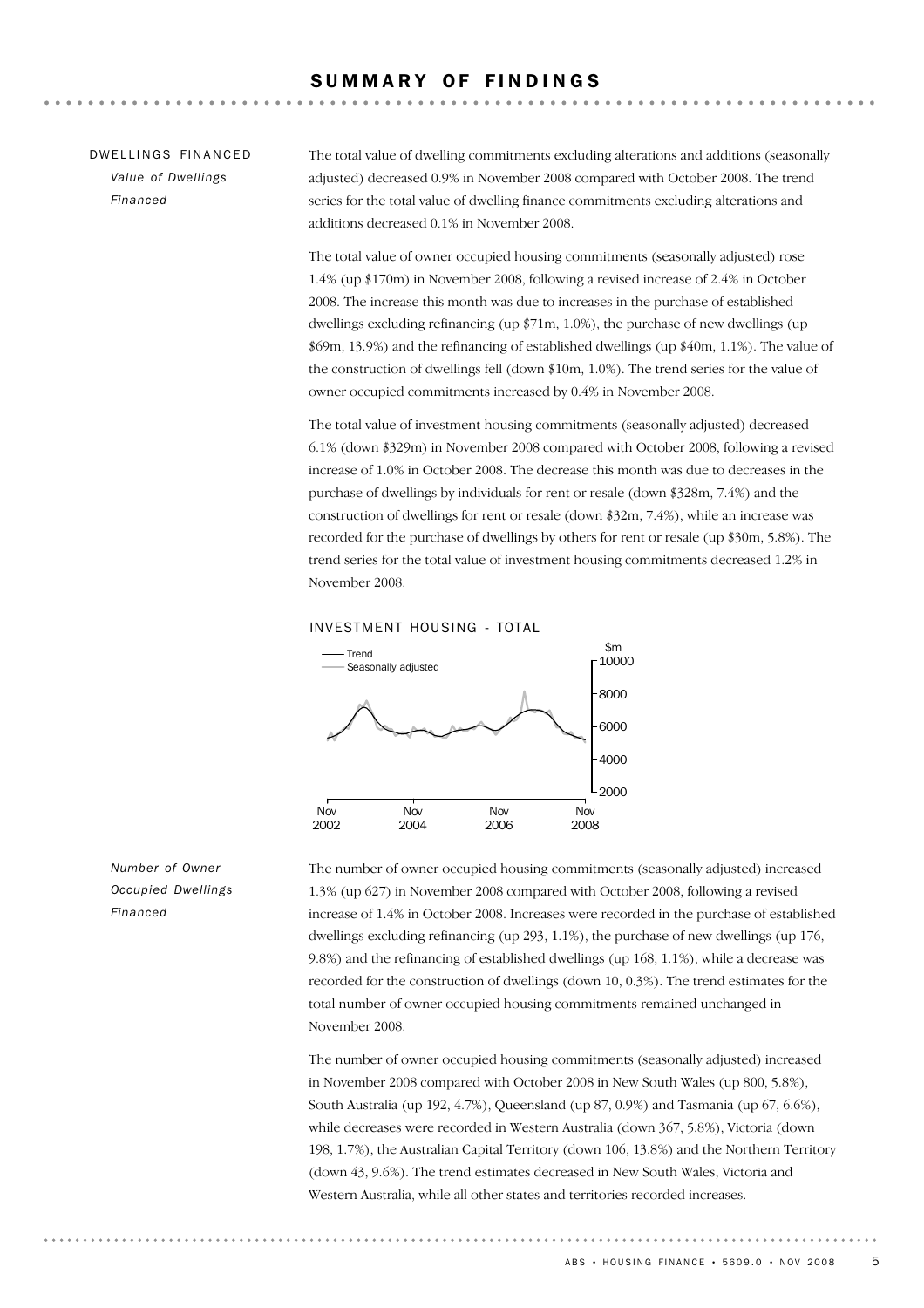# S U M M A R Y O F F I N D I N G S *continued*

*Number of Owner Occupied Dwellings Financed continued*

In original terms, the number of first home buyer commitments as a percentage of total owner occupied housing finance commitments increased from 19.5% in October 2008 to 23.6% in November 2008. The number of fixed rate loan commitments as a percentage of total owner occupied housing finance commitments decreased from 2.9% in October 2008 to 2.5% in November 2008. This is the lowest level recorded since the series commenced in 1991. The average loan size for owner occupied housing commitments fell from \$256,500 in October 2008 to \$254,000 in November 2008.



*Number of Owner Occupied Dwellings Financed Excluding Refinancing*

The number of owner occupied housing commitments excluding refinancing (seasonally adjusted) rose 1.4% in November 2008 compared with October 2008, following a revised increase of 0.7% in October 2008. The trend rose 0.5% in November 2008.



# PURPOSE OF FINANCE (OWNER OCCUPATION) *Construction of dwellings*

The number of finance commitments for the construction of dwellings for owner occupation (seasonally adjusted) fell 0.3% in November 2008 compared with October 2008, following a revised decrease of 1.9% in October 2008. The trend series fell by 0.8%, the twelfth consecutive monthly decrease.

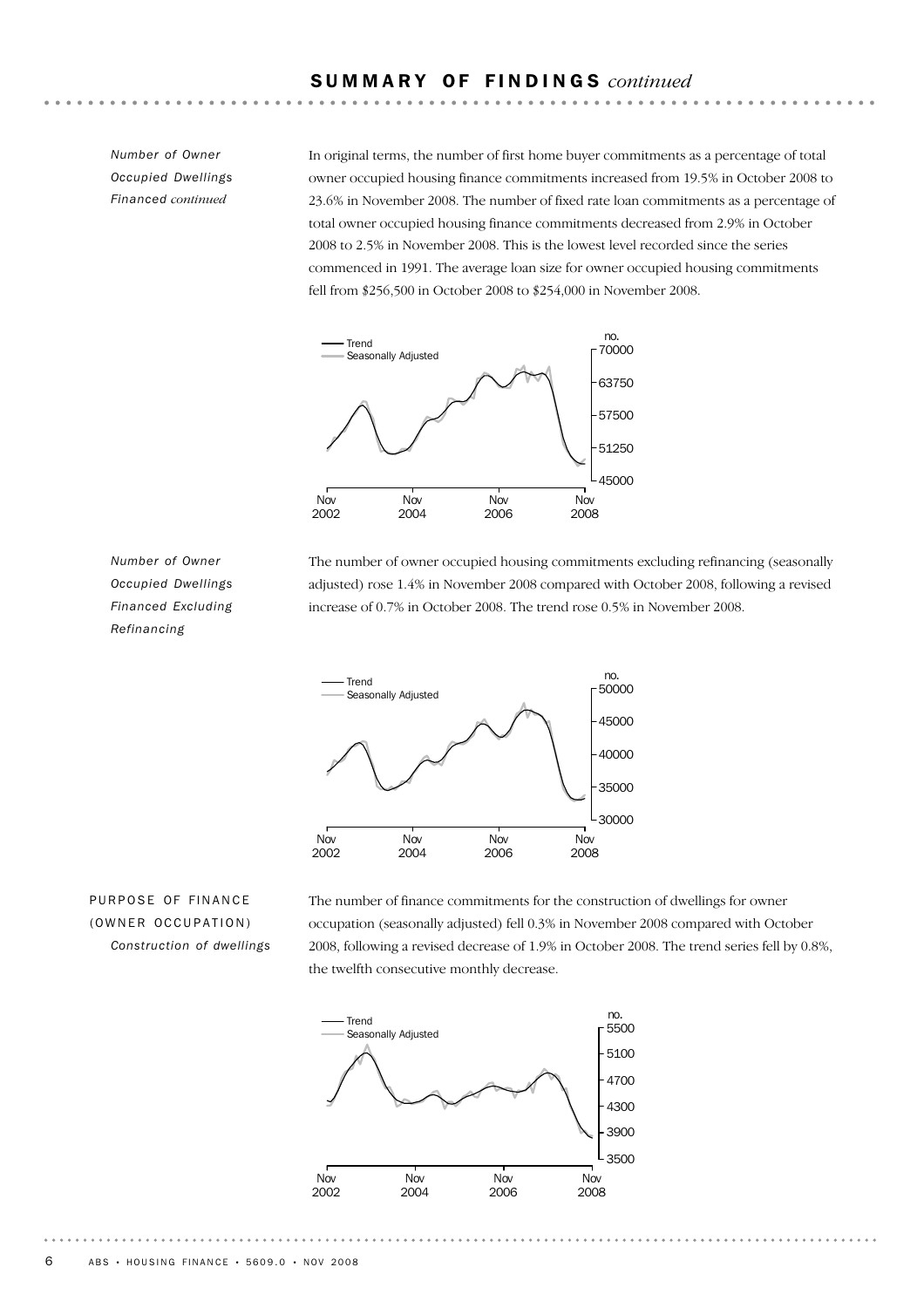#### *Purchase of new dwellings*

The number of finance commitments for the purchase of new dwellings for owner occupation (seasonally adjusted) rose 9.8% in November 2008 compared with October 2008, following a revised increase of 4.5% in October 2008. The trend series rose by 3.0% in November 2008.



*Purchase of established dwellings (including refinancing)*

The number of finance commitments for the purchase of established dwellings for owner occupation (seasonally adjusted) rose 1.1% in November 2008 compared with October 2008, following a revised increase of 1.6% in October 2008. The trend series fell 0.1% in November 2008, the twelfth consecutive monthly decrease.



#### *Refinancing*

The number of refinancing commitments for owner occupied housing (seasonally adjusted) rose 1.1% in November 2008 compared with October 2008, following a revised increase of 2.9% in October 2008. The trend series fell 1.1% in November 2008, the tenth consecutive monthly decrease.



ABS • HOUSING FINANCE • 5609.0 • NOV 2008 7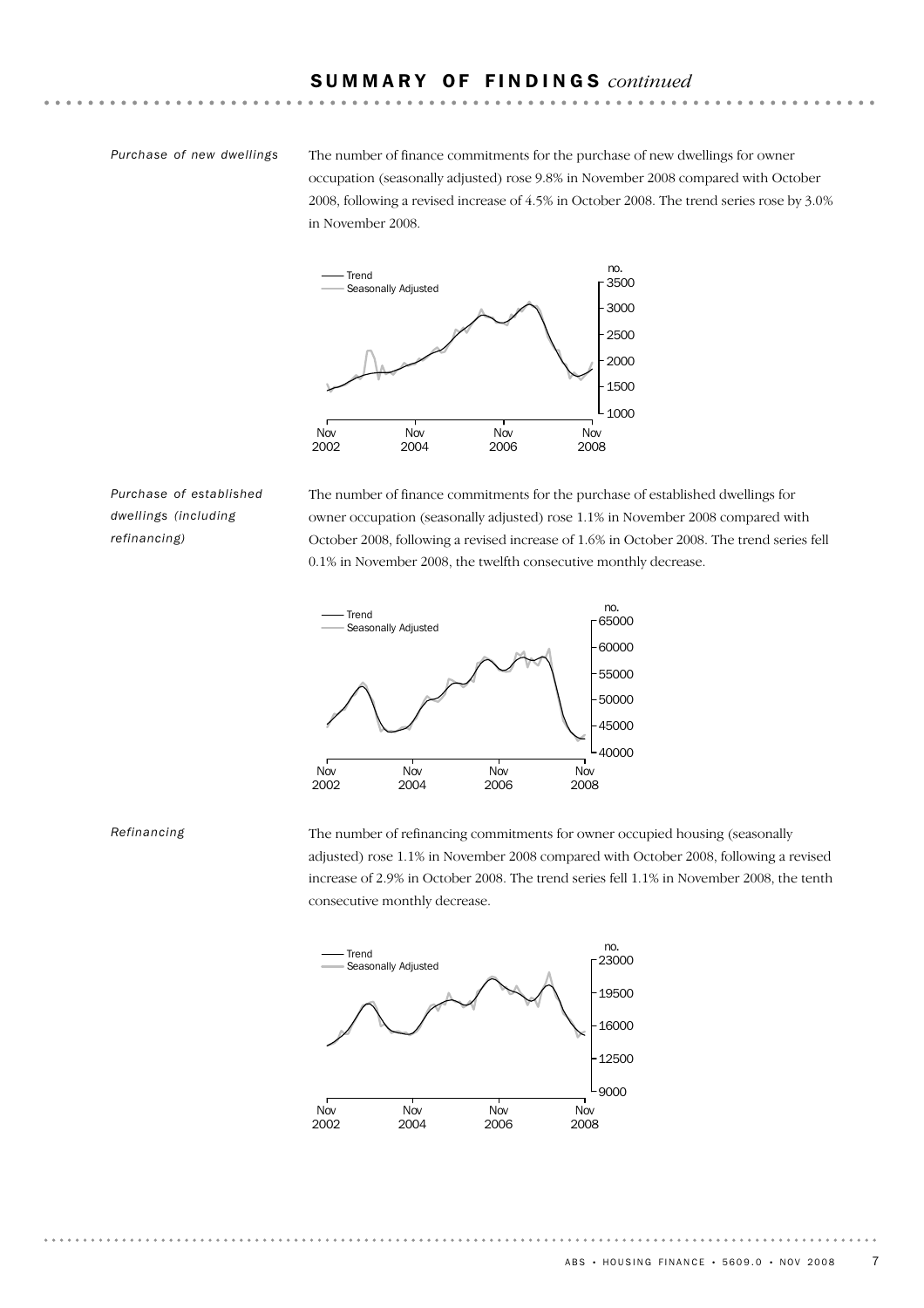# TYPE OF LENDER (OWNER OCCUPATION) *Banks*

The number of owner occupied dwellings financed by banks (seasonally adjusted) rose 2.3% in November 2008 compared with October 2008, after a revised increase of 1.3% in October 2008. The trend series rose 0.2% in November 2008.



#### *Non-banks*

The number of owner occupied dwellings financed by non-banks (seasonally adjusted) fell 6.0% in November 2008 compared with October 2008, after a revised increase of 2.1% in October 2008. The trend series in the number of owner occupied dwellings financed by non-banks decreased 1.7% in November 2008, the seventeenth consecutive monthly decrease. The number of commitments for owner occupied dwellings financed by wholesale lenders n.e.c. (seasonally adjusted) increased 3.5%, while the trend series decreased 3.0%, the eighteenth consecutive monthly decrease.



# HOUSING LOAN OUTSTANDINGS

At the end of November 2008, the value of outstanding housing loans financed by authorised deposit-taking institutions was \$811,927m, up \$8,941m (1.1%) from the October 2008 closing balance. Owner occupied housing loans financed by authorised deposit-taking institutions increased \$7,229m (1.3%) to \$555,805m and investment housing loans financed by authorised deposit-taking institutions increased \$1,712m (0.7%) to \$256,122m.

Bank loans increased \$8,681m (1.1%) during November 2008 to reach a closing balance of \$769,654m. Owner occupied housing loans of banks increased \$6,543m (1.3%) to \$520,832m and investment housing loans increased \$2,138m (0.9%) to \$248,822m.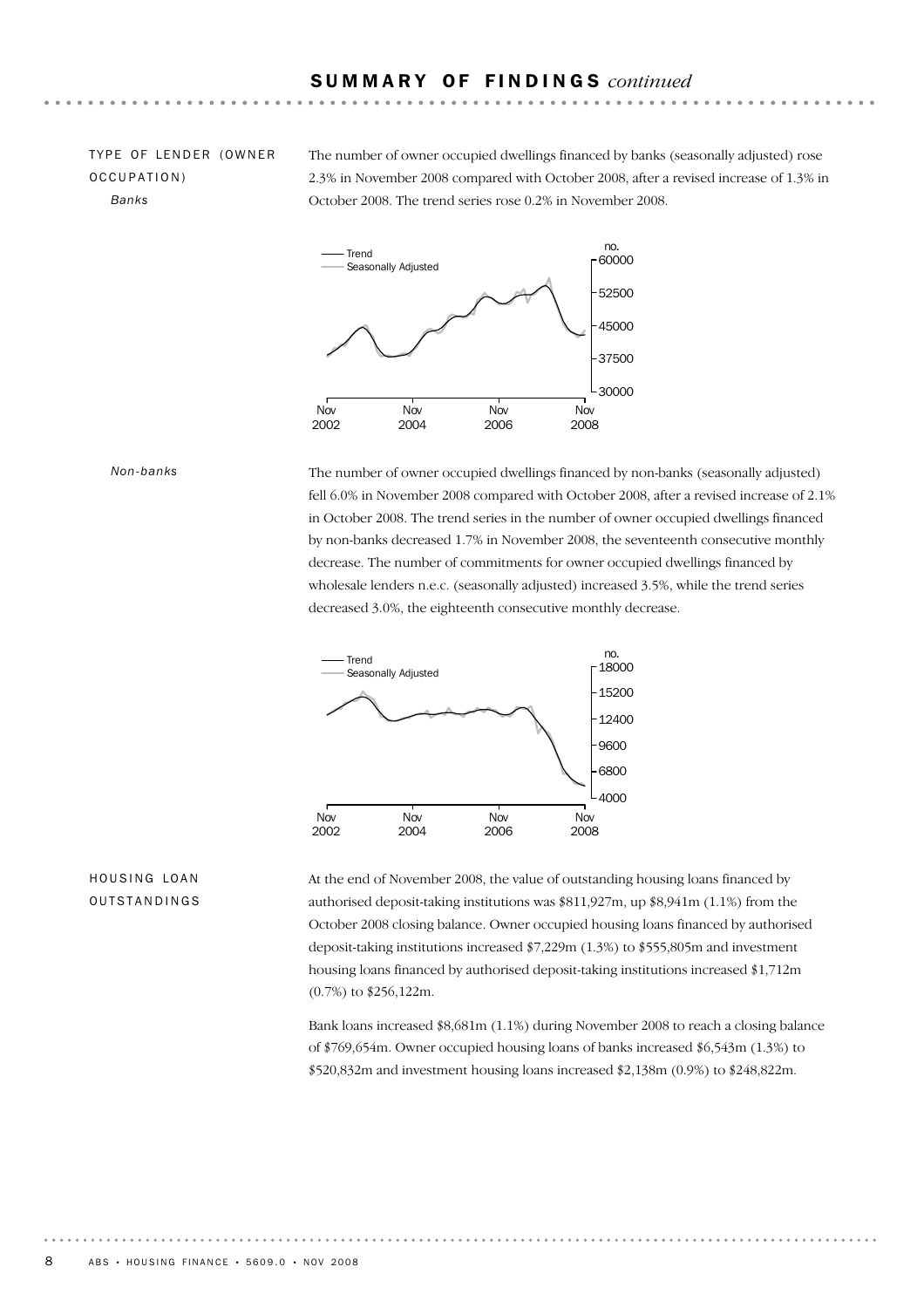

#### 1 HOUSING FINANCE COMMITMENTS (OWNER OCCUPATION) (a) , By Purpose: Australia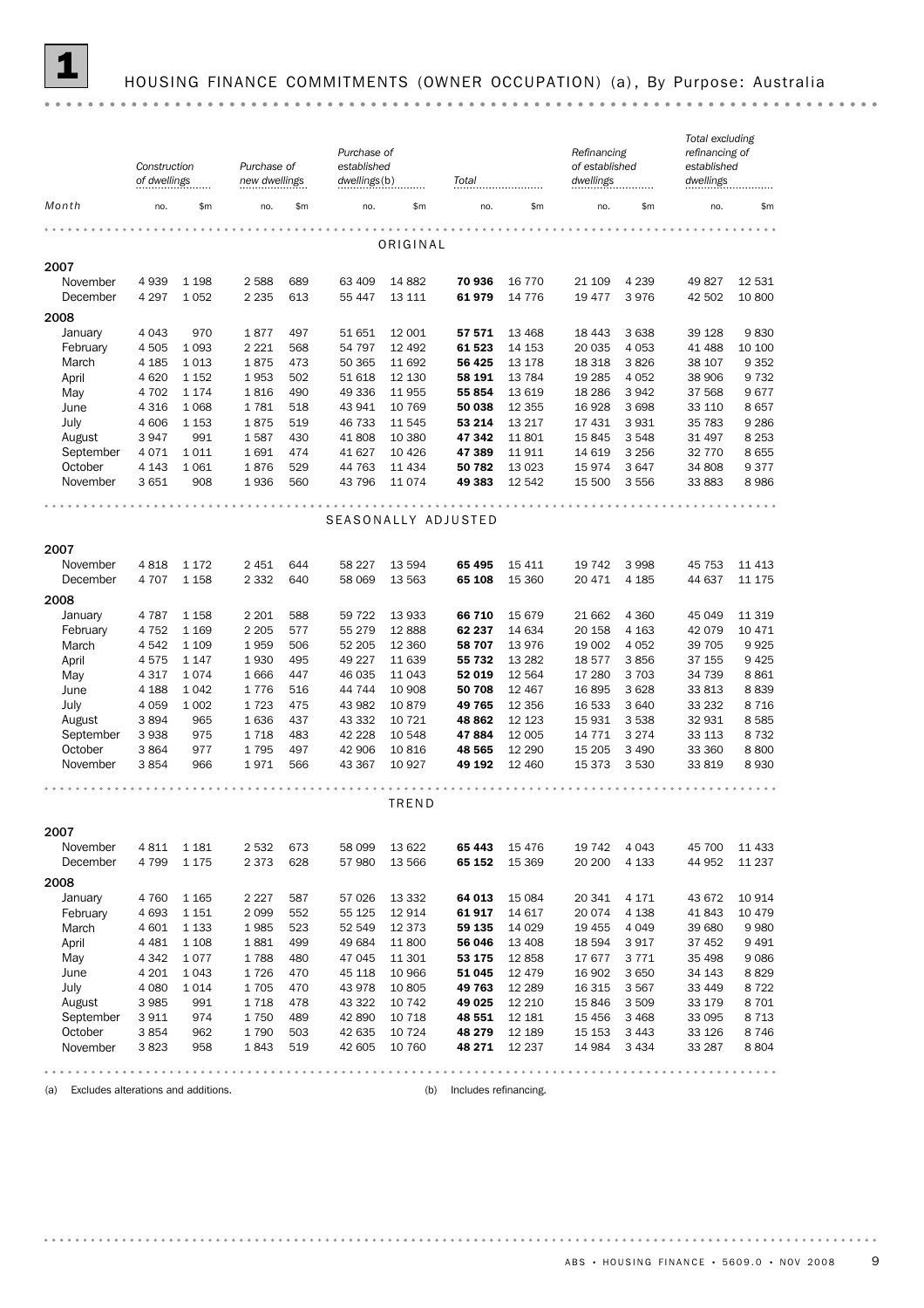|                      | Construction<br>of dwellings |                   | Purchase of<br>new dwellings                       |                   | Purchase of<br>established<br>dwellings(b) |                   | Total                                   |                  | Refinancing<br>of established<br>dwellings |                  | Total excluding<br>refinancing of<br>established<br>dwellings |                  |
|----------------------|------------------------------|-------------------|----------------------------------------------------|-------------------|--------------------------------------------|-------------------|-----------------------------------------|------------------|--------------------------------------------|------------------|---------------------------------------------------------------|------------------|
| Month                | no.                          | value             | no.                                                | value             | no.                                        | value             | no.                                     | value            | no.                                        | value            | no.                                                           | value            |
|                      |                              |                   |                                                    |                   |                                            |                   | ORIGINAL (% CHANGE FROM PREVIOUS MONTH) |                  |                                            |                  |                                                               |                  |
| 2007                 |                              |                   |                                                    |                   |                                            |                   |                                         |                  |                                            |                  |                                                               |                  |
| November<br>December | $-5.3$<br>$-13.0$            | $-7.9$<br>$-12.2$ | $-4.4$<br>$-13.6$                                  | $-3.1$<br>$-11.1$ | 7.8<br>$-12.6$                             | 6.2<br>$-11.9$    | 6.3<br>$-12.6$                          | 4.7<br>$-11.9$   | 12.2<br>$-7.7$                             | 7.5<br>$-6.2$    | 4.0<br>$-14.7$                                                | 3.7<br>$-13.8$   |
| 2008                 |                              |                   |                                                    |                   |                                            |                   |                                         |                  |                                            |                  |                                                               |                  |
| January              | $-5.9$                       | $-7.8$            | $-16.0$                                            | $-18.9$           | $-6.8$                                     | $-8.5$            | $-7.1$                                  | $-8.9$           | $-5.3$                                     | $-8.5$           | $-7.9$                                                        | $-9.0$           |
| February             | 11.4                         | 12.7              | 18.3                                               | 14.3              | 6.1                                        | 4.1               | 6.9                                     | 5.1              | 8.6                                        | 11.4             | 6.0                                                           | 2.7              |
| March                | $-7.1$                       | $-7.4$            | $-15.6$                                            | $-16.7$           | $-8.1$                                     | $-6.4$            | $-8.3$                                  | $-6.9$           | $-8.6$                                     | $-5.6$           | $-8.1$                                                        | $-7.4$           |
| April                | 10.4                         | 13.7              | 4.2                                                | 6.1               | 2.5                                        | 3.8               | 3.1                                     | 4.6              | 5.3                                        | 5.9              | 2.1                                                           | 4.1              |
| May                  | 1.8                          | 1.9               | $-7.0$                                             | $-2.3$            | $-4.4$                                     | $-1.4$            | $-4.0$                                  | $-1.2$           | $-5.2$                                     | $-2.7$           | $-3.4$                                                        | $-0.6$           |
| June                 | $-8.2$                       | $-9.0$            | $-1.9$                                             | 5.7               | $-10.9$                                    | $-9.9$<br>7.2     | $-10.4$                                 | $-9.3$           | $-7.4$                                     | $-6.2$           | $-11.9$                                                       | $-10.5$          |
| July<br>August       | 6.7<br>$-14.3$               | 7.9<br>$-14.1$    | 5.3<br>$-15.4$                                     | 0.2<br>$-17.2$    | 6.4<br>$-10.5$                             | $-10.1$           | 6.3<br>$-11.0$                          | 7.0<br>$-10.7$   | 3.0<br>$-9.1$                              | 6.3<br>$-9.7$    | 8.1<br>$-12.0$                                                | 7.3<br>$-11.1$   |
| September            | 3.1                          | 2.0               | 6.6                                                | 10.2              | $-0.4$                                     | 0.4               | 0.1                                     | 0.9              | $-7.7$                                     | $-8.2$           | 4.0                                                           | 4.9              |
| October              | 1.8                          | 5.0               | 10.9                                               | 11.5              | 7.5                                        | 9.7               | 7.2                                     | 9.3              | 9.3                                        | 12.0             | 6.2                                                           | 8.3              |
| November             | $-11.9$                      | $-14.4$           | 3.2                                                | 5.9               | $-2.2$                                     | $-3.1$            | $-2.8$                                  | $-3.7$           | $-3.0$                                     | $-2.5$           | $-2.7$                                                        | $-4.2$           |
|                      |                              |                   |                                                    |                   |                                            | $-0.000$          |                                         | $- - - - - -$    |                                            |                  |                                                               |                  |
|                      |                              |                   | SEASONALLY ADJUSTED (% CHANGE FROM PREVIOUS MONTH) |                   |                                            |                   |                                         |                  |                                            |                  |                                                               |                  |
| 2007                 |                              |                   |                                                    |                   |                                            |                   |                                         |                  |                                            |                  |                                                               |                  |
| November             | $-1.0$                       | $-3.3$            | $-8.8$                                             | $-7.6$            | 3.2                                        | 1.2               | 2.4                                     | 0.5              | 9.9                                        | 5.7              | $-0.6$                                                        | $-1.2$           |
| December             | $-2.3$                       | $-1.3$            | $-4.9$                                             | $-0.7$            | $-0.3$                                     | $-0.2$            | $-0.6$                                  | $-0.3$           | 3.7                                        | 4.7              | $-2.4$                                                        | $-2.1$           |
| 2008                 |                              |                   |                                                    |                   |                                            |                   |                                         |                  |                                            |                  |                                                               |                  |
| January              | 1.7                          | 0.0               | $-5.6$                                             | $-8.0$            | 2.8                                        | 2.7               | 2.5                                     | 2.1              | 5.8                                        | 4.2              | 0.9                                                           | 1.3              |
| February             | $-0.7$                       | 1.0               | 0.2                                                | $-2.0$            | $-7.4$                                     | $-7.5$            | -6.7                                    | $-6.7$           | $-6.9$                                     | $-4.5$           | $-6.6$                                                        | $-7.5$           |
| March                | $-4.4$                       | $-5.1$            | $-11.2$                                            | $-12.2$           | $-5.6$                                     | $-4.1$            | $-5.7$                                  | $-4.5$           | $-5.7$                                     | $-2.7$           | $-5.6$                                                        | $-5.2$           |
| April                | 0.7                          | 3.4               | $-1.5$                                             | $-2.2$            | $-5.7$                                     | $-5.8$            | $-5.1$                                  | $-5.0$           | $-2.2$                                     | $-4.8$           | $-6.4$                                                        | $-5.0$           |
| May                  | $-5.6$                       | $-6.4$            | $-13.7$                                            | $-9.8$            | $-6.5$                                     | $-5.1$            | $-6.7$                                  | $-5.4$           | $-7.0$                                     | $-4.0$           | $-6.5$                                                        | $-6.0$           |
| June                 | $-3.0$                       | $-3.0$            | 6.6                                                | 15.6              | $-2.8$                                     | $-1.2$            | $-2.5$                                  | $-0.8$           | $-2.2$                                     | $-2.0$           | $-2.7$                                                        | $-0.2$           |
| July                 | $-3.1$                       | $-3.8$            | $-3.0$                                             | $-8.0$<br>$-8.0$  | $-1.7$<br>$-1.5$                           | $-0.3$<br>$-1.4$  | $-1.9$                                  | $-0.9$<br>$-1.9$ | $-2.1$<br>$-3.6$                           | 0.3<br>$-2.8$    | $-1.7$                                                        | $-1.4$<br>$-1.5$ |
| August<br>September  | $-4.1$<br>1.1                | $-3.7$<br>1.0     | $-5.1$<br>5.0                                      | 10.4              | $-2.5$                                     | $-1.6$            | $-1.8$<br>$-2.0$                        | $-1.0$           | $-7.3$                                     | $-7.5$           | $-0.9$<br>0.6                                                 | 1.7              |
| October              | $-1.9$                       | 0.2               | 4.5                                                | 3.1               | 1.6                                        | 2.5               | 1.4                                     | 2.4              | 2.9                                        | 6.6              | 0.7                                                           | 0.8              |
| November             | $-0.3$                       | $-1.0$            | 9.8                                                | 13.9              | 1.1                                        | 1.0               | 1.3                                     | 1.4              | 1.1                                        | 1.1              | 1.4                                                           | 1.5              |
|                      |                              |                   |                                                    |                   |                                            |                   |                                         |                  |                                            |                  |                                                               |                  |
|                      |                              |                   |                                                    |                   |                                            |                   | TREND (% CHANGE FROM PREVIOUS MONTH)    |                  |                                            |                  |                                                               |                  |
| 2007                 |                              |                   |                                                    |                   |                                            |                   |                                         |                  |                                            |                  |                                                               |                  |
| November             | 0.3                          | $-0.1$            | $-6.2$                                             | $-6.8$            | 0.6                                        | 0.4               | 0.3                                     | 0.1              | 3.0                                        | 2.6              | $-0.8$                                                        | $-0.8$           |
| December             | $-0.2$                       | $-0.5$            | $-6.3$                                             | $-6.7$            | $-0.2$                                     | $-0.4$            | $-0.4$                                  | $-0.7$           | 2.3                                        | 2.2              | $-1.6$                                                        | $-1.7$           |
| 2008                 |                              |                   |                                                    |                   |                                            |                   |                                         |                  |                                            |                  |                                                               |                  |
| January              | $-0.8$                       | $-0.8$            | $-6.1$                                             | $-6.5$            | $-1.6$                                     | $-1.7$            | $-1.7$                                  | $-1.9$           | 0.7                                        | 0.9              | $-2.8$                                                        | $-2.9$           |
| February             | $-1.4$                       | $-1.2$            | $-5.8$                                             | $-6.0$            | $-3.3$                                     | $-3.1$            | $-3.3$                                  | $-3.1$           | $-1.3$                                     | $-0.8$           | $-4.2$                                                        | $-4.0$           |
| March                | $-2.0$                       | $-1.6$            | $-5.4$                                             | $-5.2$            | $-4.7$                                     | $-4.2$            | -4.5                                    | $-4.0$           | $-3.1$                                     | $-2.2$           | $-5.2$                                                        | $-4.8$           |
| April                | $-2.6$                       | $-2.2$            | $-5.2$                                             | $-4.6$            | $-5.5$                                     | $-4.6$            | $-5.2$                                  | $-4.4$           | $-4.4$                                     | $-3.3$           | $-5.6$                                                        | $-4.9$           |
| May                  | $-3.1$                       | $-2.8$            | $-5.0$                                             | $-3.9$            | $-5.3$                                     | $-4.2$            | $-5.1$                                  | $-4.1$           | $-4.9$                                     | $-3.7$           | $-5.2$                                                        | $-4.3$           |
| June                 | $-3.2$                       | $-3.1$            | $-3.5$                                             | $-2.0$            | $-4.1$                                     | $-3.0$            | $-4.0$                                  | $-2.9$           | $-4.4$                                     | $-3.2$           | $-3.8$                                                        | $-2.8$           |
| July                 | $-2.9$                       | $-2.9$            | $-1.2$                                             | 0.1               | $-2.5$                                     | $-1.5$            | $-2.5$                                  | $-1.5$           | $-3.5$                                     | $-2.3$           | $-2.0$                                                        | $-1.2$           |
| August               | $-2.3$                       | $-2.2$            | 0.8                                                | 1.5               | $-1.5$                                     | $-0.6$            | $-1.5$                                  | $-0.6$           | $-2.9$                                     | $-1.6$           | $-0.8$                                                        | $-0.2$           |
| September<br>October | $-1.9$<br>$-1.5$             | $-1.7$<br>$-1.2$  | 1.8<br>2.3                                         | 2.3<br>2.8        | $-1.0$<br>$-0.6$                           | $-0.2$<br>$0.1\,$ | $-1.0$<br>$-0.6$                        | $-0.2$           | $-2.5$<br>$-2.0$                           | $-1.2$<br>$-0.7$ | $-0.3$<br>0.1                                                 | 0.1<br>0.4       |
| November             | $-0.8$                       | $-0.5$            | 3.0                                                | 3.2               | $-0.1$                                     | 0.3               | 0.0                                     | 0.1<br>0.4       | $-1.1$                                     | $-0.3$           | 0.5                                                           | 0.7              |
|                      |                              |                   |                                                    |                   |                                            |                   |                                         |                  |                                            |                  |                                                               |                  |
|                      |                              |                   |                                                    |                   |                                            |                   |                                         |                  |                                            |                  |                                                               |                  |

(a) Excludes alterations and additions. (b) Includes refinancing.

 $- - - - -$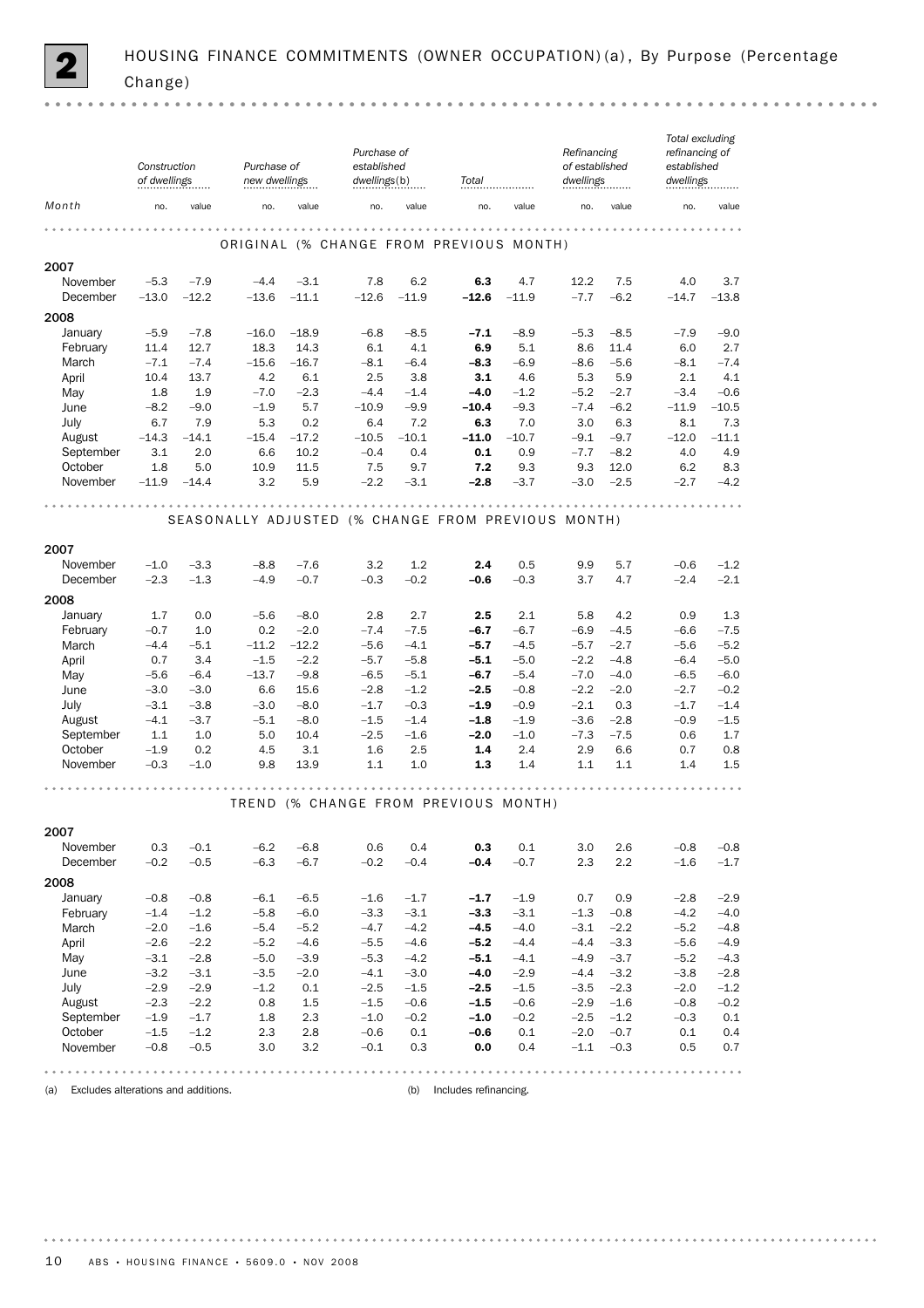|                          | Banks   |          | Non-banks(b) |         | Total   |          | Permanent<br>building<br>societies |     | Wholesale<br>lenders n.e.c. |                    |  |
|--------------------------|---------|----------|--------------|---------|---------|----------|------------------------------------|-----|-----------------------------|--------------------|--|
| Month                    | no.     | \$m\$    | no.          | \$m     | no.     | \$m      | no.                                | \$m | no.                         | \$m\$              |  |
| ORIGINAL                 |         |          |              |         |         |          |                                    |     |                             |                    |  |
| 2007                     |         |          |              |         |         |          |                                    |     |                             |                    |  |
| November                 | 58 524  | 14 3 16  | 12 4 12      | 2 4 5 4 | 70 936  | 16 770   | 2 3 0 0                            | 491 | 6 1 7 2                     | 1 1 9 7            |  |
| December                 | 51 841  | 12 802   | 10 138       | 1974    | 61979   | 14 7 7 6 | 1751                               | 370 | 4993                        | 957                |  |
| 2008                     |         |          |              |         |         |          |                                    |     |                             |                    |  |
| January                  | 48 4 15 | 11 769   | 9 1 5 6      | 1698    | 57 571  | 13 4 68  | 1659                               | 335 | 4 3 8 2                     | 828                |  |
| February                 | 51 588  | 12 3 22  | 9935         | 1832    | 61 523  | 14 153   | 1788                               | 356 | 4 6 6 6                     | 854                |  |
| March                    | 48 0 59 | 11 610   | 8 3 6 6      | 1567    | 56 425  | 13 178   | 1 400                              | 279 | 3 9 3 0                     | 737                |  |
| April                    | 49 634  | 12 2 14  | 8557         | 1571    | 58 191  | 13 7 84  | 1 2 2 5                            | 247 | 4 2 7 8                     | 754                |  |
| May                      | 48 754  | 12 2 8 9 | 7 100        | 1 3 3 0 | 55 854  | 13 619   | 1 0 3 2                            | 204 | 3 2 8 2                     | 595                |  |
| June                     | 43 394  | 11 142   | 6644         | 1 2 1 3 | 50 038  | 12 3 5 5 | 925                                | 176 | 3 2 0 5                     | 565                |  |
| July                     | 46 539  | 11 953   | 6675         | 1 2 6 4 | 53 214  | 13 217   | 966                                | 186 | 3075                        | 561                |  |
| August                   | 41 789  | 10 787   | 5 5 5 3      | 1014    | 47 342  | 11 801   | 777                                | 152 | 2 5 9 2                     | 468                |  |
| September                | 41 901  | 10 899   | 5488         | 1011    | 47 389  | 11 911   | 861                                | 173 | 2 4 1 0                     | 446                |  |
| October                  | 44 791  | 11 901   | 5991         | 1 1 2 3 | 50 782  | 13 0 23  | 1 0 6 9                            | 214 | 2 3 3 9                     | 413                |  |
| November                 | 44 164  | 11 611   | 5 2 1 9      | 931     | 49 383  | 12 542   | 919                                | 183 | 2 2 0 9                     | 369                |  |
| .<br>SEASONALLY ADJUSTED |         |          |              |         |         |          |                                    |     |                             |                    |  |
| 2007                     |         |          |              |         |         |          |                                    |     |                             |                    |  |
|                          |         |          |              |         |         |          |                                    |     |                             |                    |  |
| November                 | 53 850  | 13 0 54  | 11 645       | 2 3 5 7 | 65 495  | 15 411   | 2025                               | 425 | 5829                        | 1 1 2 9<br>1 0 8 9 |  |
| December                 | 53 973  | 13 157   | 11 135       | 2 2 0 3 | 65 108  | 15 360   | 1944                               | 412 | 5 5 2 4                     |                    |  |
| 2008                     |         |          |              |         |         |          |                                    |     |                             |                    |  |
| January                  | 55 809  | 13 601   | 10 901       | 2077    | 66 710  | 15 679   | 1858                               | 383 | 5547                        | 1 1 1 1            |  |
| February                 | 52 199  | 12 7 15  | 10 038       | 1920    | 62 237  | 14 634   | 1677                               | 336 | 4 9 0 8                     | 933                |  |
| March                    | 49 912  | 12 3 25  | 8795         | 1651    | 58 707  | 13976    | 1438                               | 289 | 4 1 0 9                     | 783                |  |
| April                    | 47 727  | 11800    | 8 0 0 5      | 1482    | 55 732  | 13 2 8 2 | 1 2 1 7                            | 249 | 4 1 7 6                     | 747                |  |
| May                      | 45 419  | 11 3 28  | 6 600        | 1 2 3 6 | 52 019  | 12 5 64  | 989                                | 190 | 3048                        | 555                |  |
| June                     | 44 054  | 11 261   | 6654         | 1 2 0 6 | 50 708  | 12 467   | 1025                               | 198 | 3 0 8 6                     | 531                |  |
| July                     | 43 616  | 11 237   | 6 1 4 8      | 1 1 1 9 | 49 765  | 12 3 5 6 | 937                                | 181 | 2 7 7 7                     | 487                |  |
| August                   | 43 238  | 11 117   | 5624         | 1 0 0 6 | 48 862  | 12 1 23  | 808                                | 157 | 2 5 4 6                     | 447                |  |
| September                | 42 3 68 | 11 0 10  | 5 5 1 6      | 995     | 47884   | 12 005   | 880                                | 171 | 2 3 5 1                     | 416                |  |
| October                  | 42 932  | 11 243   | 5 6 3 4      | 1046    | 48 565  | 12 290   | 960                                | 193 | 2 1 7 7                     | 385                |  |
| November                 | 43 898  | 11 501   | 5 2 9 4      | 959     | 49 192  | 12 460   | 872                                | 171 | 2 2 5 3                     | 379                |  |
|                          |         |          |              |         | TREND   |          |                                    |     |                             |                    |  |
| 2007                     |         |          |              |         |         |          |                                    |     |                             |                    |  |
| November                 | 53 899  | 13 0 95  | 11 544       | 2 3 8 1 | 65 4 43 | 15 4 7 6 | 1969                               | 413 | 5845                        | 1 2 4 5            |  |
| December                 | 54 114  | 13 172   | 11 0 39      | 2 1 9 8 | 65 152  | 15 3 69  | 1897                               | 395 | 5496                        | 1 1 1 2            |  |
| 2008                     |         |          |              |         |         |          |                                    |     |                             |                    |  |
| January                  | 53 558  | 13 061   | 10 455       | 2024    | 64 013  | 15 0 84  | 1784                               | 368 | 5 1 6 3                     | 1 0 0 4            |  |
| February                 | 52 168  | 12 768   | 9749         | 1849    | 61917   | 14 617   | 1632                               | 333 | 4796                        | 907                |  |
| March                    | 50 222  | 12 3 60  | 8912         | 1669    | 59 135  | 14 0 29  | 1450                               | 293 | 4 3 6 4                     | 811                |  |
| April                    | 48 046  | 11923    | 8 0 0 0      | 1485    | 56 046  | 13 408   | 1 2 5 9                            | 250 | 3884                        | 711                |  |
| May                      | 46 016  | 11 540   | 7 1 5 9      | 1318    | 53 175  | 12858    | 1094                               | 214 | 3 4 2 0                     | 614                |  |
| June                     | 44 514  | 11 286   | 6531         | 1 1 9 4 | 51 045  | 12 479   | 984                                | 191 | 3 0 5 0                     | 539                |  |
| July                     | 43 654  | 11 178   | 6 1 0 9      | 1 1 1 1 | 49 763  | 12 2 8 9 | 925                                | 180 | 2 7 7 4                     | 487                |  |
| August                   | 43 204  | 11 154   | 5821         | 1056    | 49 0 25 | 12 210   | 897                                | 175 | 2 5 6 1                     | 448                |  |
| September                | 42 959  | 11 167   | 5 5 9 2      | 1014    | 48 551  | 12 181   | 882                                | 172 | 2 3 8 3                     | 415                |  |
| October                  | 42 868  | 11 206   | 5412         | 982     | 48 279  | 12 189   | 875                                | 172 | 2 2 3 7                     | 388                |  |
| November                 | 42 952  | 11 271   | 5 3 1 9      | 966     | 48 271  | 12 237   | 879                                | 174 | 2 1 7 0                     | 375                |  |
|                          |         |          |              |         |         |          |                                    |     |                             | .                  |  |

(a) Excludes alterations and additions. Includes refinancing.

(b) Includes Permanent Building Societies and Wholesale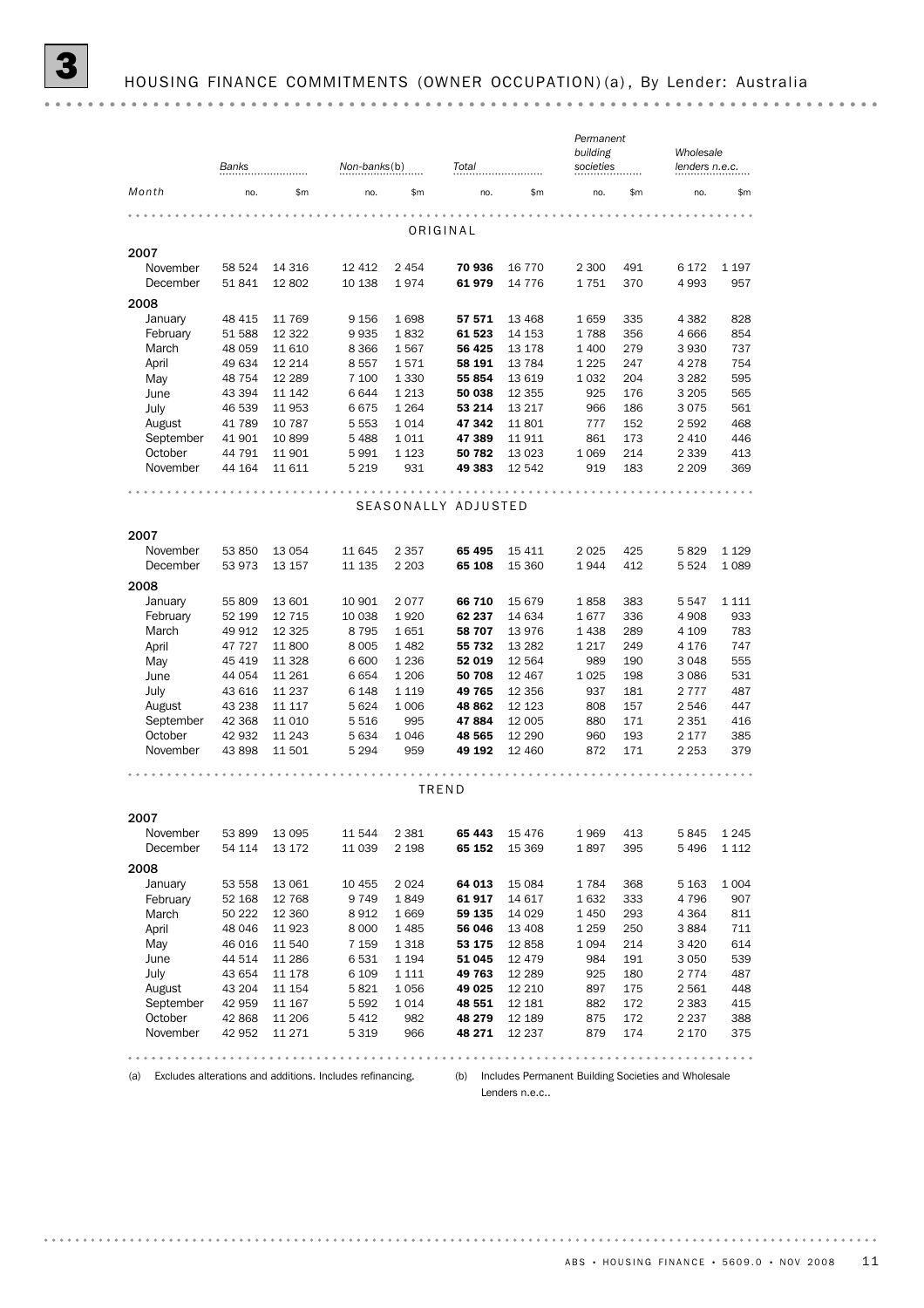|             |                   |               |                   |                |                                                    |                | Permanent          |                    | Wholesale         |                |
|-------------|-------------------|---------------|-------------------|----------------|----------------------------------------------------|----------------|--------------------|--------------------|-------------------|----------------|
|             |                   |               |                   |                |                                                    |                | building           |                    | lenders           |                |
|             | Banks             |               | Non-banks(b)      |                | Total                                              |                | societies          |                    | n.e.c.            |                |
|             | no.               | value         | no.               | value          | no.                                                | value          | no.                | value              | no.               | value          |
|             |                   |               |                   |                |                                                    |                |                    |                    |                   |                |
|             |                   |               |                   |                | ORIGINAL (% change from previous month)            |                |                    |                    |                   |                |
| 2007        |                   |               |                   |                |                                                    |                |                    |                    |                   |                |
| November    | 5.7               | 5.9           | 8.9               | $-2.2$         | 6.3                                                | 4.7<br>$-11.9$ | 15.3               | 18.0               | 5.7               | $-14.9$        |
| December    | $-11.4$           | $-10.6$       | $-18.3$           | $-19.5$        | $-12.6$                                            |                | $-23.9$            | $-24.7$            | $-19.1$           | $-20.1$        |
| 2008        |                   |               |                   |                |                                                    |                |                    |                    |                   |                |
| January     | $-6.6$            | $-8.1$        | $-9.7$            | $-14.0$        | $-7.1$                                             | $-8.9$         | $-5.3$             | $-9.3$             | $-12.2$           | $-13.4$        |
| February    | 6.6               | 4.7           | 8.5               | 7.9            | 6.9                                                | 5.1            | 7.8                | 6.1                | 6.5               | 3.0            |
| March       | $-6.8$            | $-5.8$        | $-15.8$           | $-14.4$        | $-8.3$                                             | $-6.9$         | $-21.7$            | $-21.7$            | $-15.8$           | $-13.7$        |
| April       | 3.3               | 5.2           | 2.3               | 0.2<br>$-15.3$ | 3.1<br>$-4.0$                                      | 4.6<br>$-1.2$  | $-12.5$<br>$-15.8$ | $-11.3$            | 8.9               | 2.3<br>$-21.1$ |
| May<br>June | $-1.8$<br>$-11.0$ | 0.6<br>$-9.3$ | $-17.0$<br>$-6.4$ | $-8.8$         | $-10.4$                                            | $-9.3$         | $-10.4$            | $-17.5$<br>$-13.5$ | $-23.3$<br>$-2.3$ | $-5.1$         |
| July        | 7.2               | 7.3           | 0.5               | 4.2            | 6.3                                                | 7.0            | 4.4                | 5.2                | $-4.1$            | $-0.7$         |
| August      | $-10.2$           | $-9.8$        | $-16.8$           | $-19.8$        | $-11.0$                                            | $-10.7$        | $-19.6$            | $-18.3$            | $-15.7$           | $-16.4$        |
| September   | 0.3               | 1.0           | $-1.2$            | $-0.2$         | 0.1                                                | 0.9            | 10.8               | 13.9               | $-7.0$            | $-4.7$         |
| October     | 6.9               | 9.2           | 9.2               | 11.0           | 7.2                                                | 9.3            | 24.2               | 23.8               | $-2.9$            | $-7.5$         |
| November    | $-1.4$            | $-2.4$        | $-12.9$           | $-17.0$        | $-2.8$                                             | $-3.7$         | $-14.0$            | $-14.5$            | $-5.6$            | $-10.7$        |
|             |                   |               |                   |                |                                                    |                |                    |                    |                   |                |
|             |                   |               |                   |                |                                                    |                |                    |                    |                   |                |
|             |                   |               |                   |                | SEASONALLY ADJUSTED (% change from previous month) |                |                    |                    |                   |                |
| 2007        |                   |               |                   |                |                                                    |                |                    |                    |                   |                |
| November    | 1.4               | 0.7           | 7.0               | $-0.7$         | 2.4                                                | 0.5            | 12.5               | 13.5               | 6.7               | $-13.6$        |
| December    | 0.2               | 0.8           | $-4.4$            | $-6.6$         | $-0.6$                                             | $-0.3$         | $-4.0$             | $-2.9$             | $-5.2$            | $-3.5$         |
| 2008        |                   |               |                   |                |                                                    |                |                    |                    |                   |                |
| January     | 3.4               | 3.4           | $-2.1$            | $-5.7$         | $2.5\,$                                            | 2.1            | $-4.4$             | $-7.1$             | 0.4               | 2.0            |
| February    | $-6.5$            | $-6.5$        | $-7.9$            | $-7.6$         | $-6.7$                                             | $-6.7$         | $-9.8$             | $-12.2$            | $-11.5$           | $-16.1$        |
| March       | $-4.4$            | $-3.1$        | $-12.4$           | $-14.0$        | $-5.7$                                             | $-4.5$         | $-14.2$            | $-14.2$            | $-16.3$           | $-16.0$        |
| April       | $-4.4$            | $-4.3$        | $-9.0$            | $-10.3$        | $-5.1$                                             | $-5.0$         | $-15.4$            | $-13.7$            | 1.6               | $-4.6$         |
| May         | $-4.8$            | $-4.0$        | $-17.6$           | $-16.6$        | $-6.7$                                             | $-5.4$         | $-18.7$            | $-23.9$            | $-27.0$           | $-25.7$        |
| June        | $-3.0$            | $-0.6$        | 0.8               | $-2.5$         | $-2.5$                                             | $-0.8$         | 3.6                | 4.4                | 1.2               | $-4.3$         |
| July        | $-1.0$            | $-0.2$        | $-7.6$            | $-7.2$         | $-1.9$                                             | $-0.9$         | -8.6               | $-8.4$             | $-10.0$           | $-8.3$         |
| August      | $-0.9$            | $-1.1$        | $-8.5$            | $-10.0$        | $-1.8$                                             | $-1.9$         | $-13.8$            | $-13.2$            | $-8.3$            | $-8.2$         |
| September   | $-2.0$            | $-1.0$        | $-1.9$            | $-1.1$         | $-2.0$                                             | $-1.0$         | 9.0                | 8.5                | $-7.6$            | $-7.1$         |
| October     | 1.3               | 2.1           | 2.1               | 5.2            | 1.4                                                | 2.4            | 9.1                | 13.1               | $-7.4$            | $-7.4$         |
| November    | 2.3               | 2.3           | $-6.0$            | $-8.3$         | 1.3                                                | 1.4            | $-9.1$             | $-11.2$            | 3.5               | $-1.4$         |
|             |                   |               |                   |                |                                                    |                |                    |                    |                   |                |
|             |                   |               |                   |                | TREND (% change from previous month)               |                |                    |                    |                   |                |
| 2007        |                   |               |                   |                |                                                    |                |                    |                    |                   |                |
| November    | 1.3               | 1.6           | $-4.0$            | $-7.6$         | 0.3                                                | 0.1            | $-2.0$             | $-2.6$             | $-6.4$            | $-11.4$        |
| December    | 0.4               | 0.6           | $-4.4$            | $-7.7$         | $-0.4$                                             | $-0.7$         | $-3.7$             | $-4.3$             | $-6.0$            | $-10.7$        |
| 2008        |                   |               |                   |                |                                                    |                |                    |                    |                   |                |
| January     | $-1.0$            | $-0.8$        | $-5.3$            | $-7.9$         | $-1.7$                                             | $-1.9$         | $-6.0$             | $-6.7$             | $-6.1$            | $-9.7$         |
| February    | $-2.6$            | $-2.2$        | $-6.7$            | $-8.6$         | $-3.3$                                             | $-3.1$         | $-8.5$             | $-9.5$             | $-7.1$            | $-9.6$         |
| March       | $-3.7$            | $-3.2$        | $-8.6$            | $-9.7$         | $-4.5$                                             | $-4.0$         | $-11.1$            | $-12.3$            | $-9.0$            | $-10.6$        |
| April       | $-4.3$            | $-3.5$        | $-10.2$           | $-11.0$        | $-5.2$                                             | $-4.4$         | $-13.2$            | $-14.4$            | $-11.0$           | $-12.4$        |
| May         | $-4.2$            | $-3.2$        | $-10.5$           | $-11.2$        | $-5.1$                                             | $-4.1$         | $-13.1$            | $-14.3$            | $-11.9$           | $-13.5$        |
| June        | $-3.3$            | $-2.2$        | $-8.8$            | $-9.4$         | $-4.0$                                             | $-2.9$         | $-10.0$            | $-10.7$            | $-10.8$           | $-12.4$        |
| <b>July</b> | $-1.9$            | $-1.0$        | $-6.5$            | $-6.9$         | $-2.5$                                             | $-1.5$         | $-6.0$             | $-6.2$             | $-9.0$            | $-9.6$         |
| August      | $-1.0$            | $-0.2$        | $-4.7$            | $-4.9$         | $-1.5$                                             | $-0.6$         | $-3.0$             | $-2.8$             | $-7.7$            | $-8.0$         |
| September   | $-0.6$            | 0.1           | $-3.9$            | $-4.0$         | $-1.0$                                             | $-0.2$         | $-1.7$             | $-1.2$             | $-6.9$            | $-7.3$         |
| October     | $-0.2$            | 0.4           | $-3.2$            | $-3.1$         | $-0.6$                                             | 0.1            | $-0.8$             | $-0.3$             | $-6.1$            | $-6.5$         |
| November    | 0.2               | 0.6           | $-1.7$            | $-1.6$         | $0.0\,$                                            | 0.4            | 0.4                | $1.3\,$            | $-3.0$            | $-3.6$         |
|             |                   |               |                   |                |                                                    |                |                    |                    |                   |                |
|             |                   |               |                   |                |                                                    |                |                    |                    |                   |                |

(a) Excludes alterations and additions. Includes refinancing.

(b) Includes Permanent Building Societies and Wholesale Lenders n.e.c..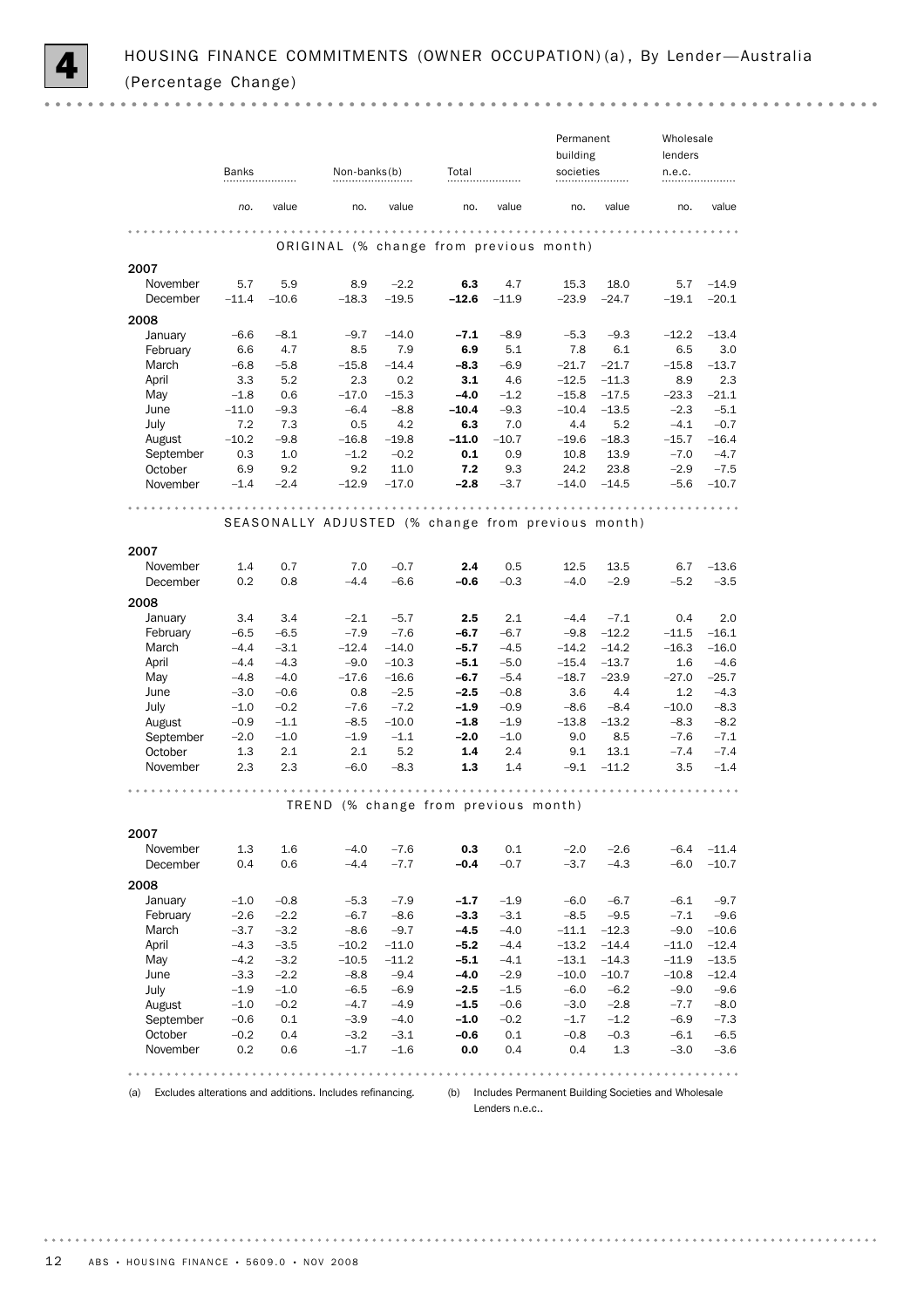

#### HOUSING FINANCE COMMITMENTS (OWNER OCCUPATION) (a), By State and Territory

(a) Excludes alterations and additions. Includes refinancing.

(b) Sum of states and territories may not equal Australian total (see paragraph 26 in Explanatory Notes).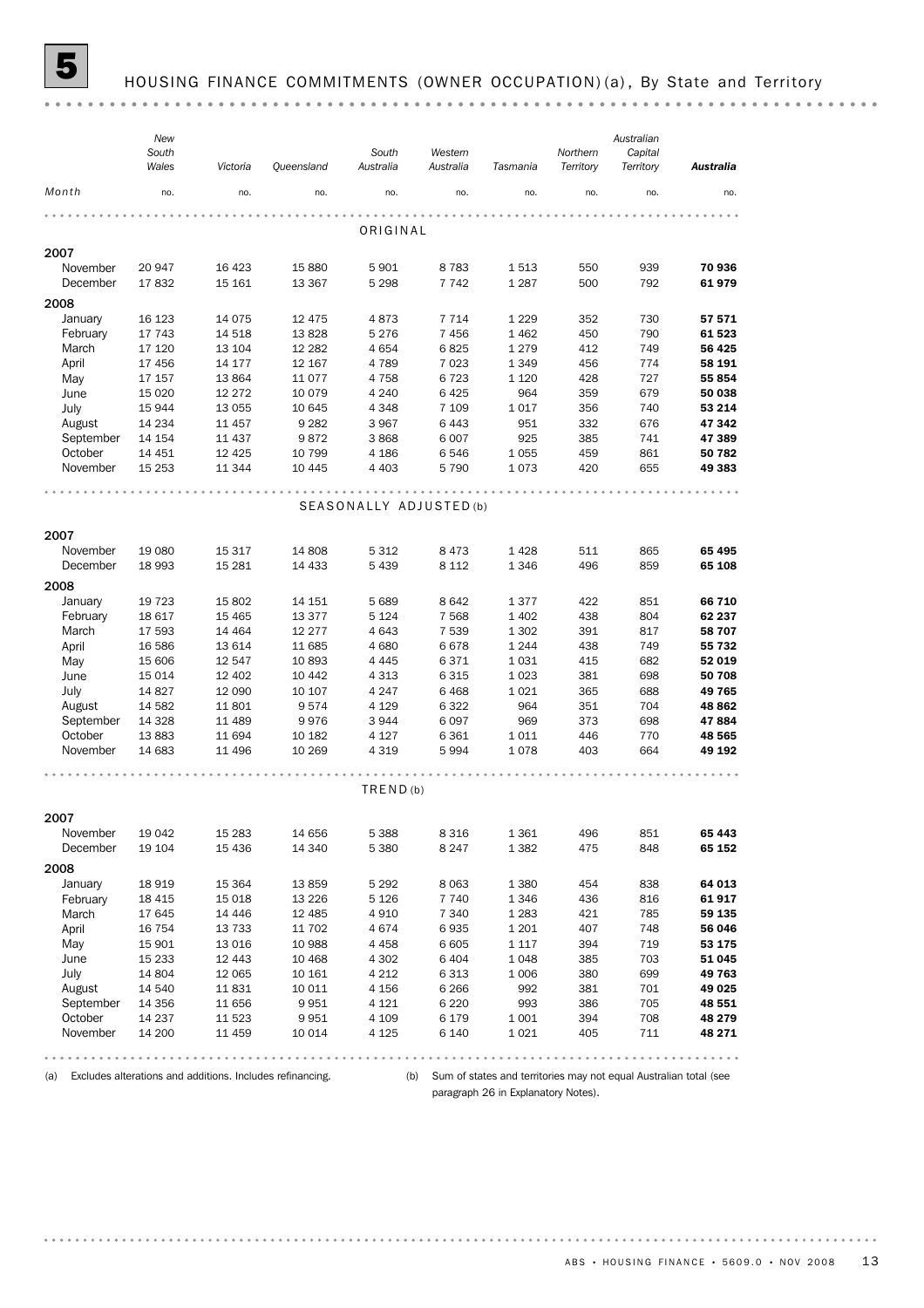

|                      | New<br>South<br>Wales | Victoria         | <b>Queensland</b>                                  | South<br>Australia | Western<br>Australia | Tasmania         | Northern<br>Territory | Australian<br>Capital<br>Territory | <b>Australia</b> |
|----------------------|-----------------------|------------------|----------------------------------------------------|--------------------|----------------------|------------------|-----------------------|------------------------------------|------------------|
| Month                | no.                   | no.              | no.                                                | no.                | no.                  | no.              | no.                   | no.                                | no.              |
|                      |                       |                  |                                                    |                    |                      |                  |                       |                                    |                  |
|                      |                       |                  | ORIGINAL (% change from previous month)            |                    |                      |                  |                       |                                    |                  |
| 2007                 |                       |                  |                                                    |                    |                      |                  |                       |                                    |                  |
| November<br>December | 7.6<br>$-14.9$        | 5.8<br>$-7.7$    | 3.4<br>$-15.8$                                     | 12.0<br>$-10.2$    | 5.6<br>$-11.9$       | 13.6<br>$-14.9$  | 0.9<br>$-9.1$         | 0.2<br>$-15.7$                     | 6.3<br>$-12.6$   |
|                      |                       |                  |                                                    |                    |                      |                  |                       |                                    |                  |
| 2008<br>January      | $-9.6$                | $-7.2$           | $-6.7$                                             | $-8.0$             | $-0.4$               | $-4.5$           | $-29.6$               | $-7.8$                             | $-7.1$           |
| February             | 10.0                  | 3.1              | 10.8                                               | 8.3                | $-3.3$               | 19.0             | 27.8                  | 8.2                                | 6.9              |
| March                | $-3.5$                | $-9.7$           | $-11.2$                                            | $-11.8$            | $-8.5$               | $-12.5$          | $-8.4$                | $-5.2$                             | $-8.3$           |
| April                | 2.0                   | 8.2              | $-0.9$                                             | 2.9                | 2.9                  | 5.5              | 10.7                  | 3.3                                | 3.1              |
| May                  | $-1.7$                | $-2.2$           | $-9.0$                                             | $-0.6$             | $-4.3$               | $-17.0$          | $-6.1$                | $-6.1$                             | $-4.0$           |
| June                 | $-12.5$               | $-11.5$          | $-9.0$                                             | $-10.9$            | $-4.4$               | $-13.9$          | $-16.1$               | $-6.6$                             | $-10.4$          |
| July                 | 6.2                   | 6.4              | 5.6                                                | 2.5                | 10.6                 | 5.5              | $-0.8$                | 9.0                                | 6.3              |
| August               | $-10.7$               | $-12.2$          | $-12.8$                                            | $-8.8$             | $-9.4$               | $-6.5$           | $-6.7$                | $-8.6$                             | $-11.0$          |
| September            | $-0.6$                | $-0.2$           | 6.4                                                | $-2.5$             | $-6.8$               | $-2.7$           | 16.0                  | 9.6                                | 0.1              |
| October              | 2.1                   | 8.6              | 9.4                                                | 8.2                | 9.0                  | 14.1             | 19.2                  | 16.2                               | 7.2              |
| November             | 5.5                   | $-8.7$           | $-3.3$                                             | 5.2                | $-11.5$              | 1.7              | $-8.5$                | $-23.9$                            | $-2.8$           |
|                      |                       |                  |                                                    |                    |                      |                  | .                     |                                    |                  |
|                      |                       |                  | SEASONALLY ADJUSTED (% change from previous month) |                    |                      |                  |                       |                                    |                  |
| 2007                 |                       |                  |                                                    |                    |                      |                  |                       |                                    |                  |
| November             | 1.8                   | 4.1              | 2.2                                                | 2.0                | 5.3                  | 9.1              | $-0.4$                | 1.9                                | 2.4              |
| December             | $-0.5$                | $-0.2$           | $-2.5$                                             | 2.4                | $-4.3$               | $-5.7$           | $-2.9$                | $-0.7$                             | -0.6             |
|                      |                       |                  |                                                    |                    |                      |                  |                       |                                    |                  |
| 2008                 |                       |                  |                                                    |                    |                      |                  |                       |                                    |                  |
| January              | 3.8                   | 3.4<br>$-2.1$    | $-2.0$<br>$-5.5$                                   | 4.6<br>$-9.9$      | 6.5<br>$-12.4$       | 2.3<br>1.8       | $-14.9$<br>3.8        | $-0.9$<br>$-5.5$                   | 2.5<br>$-6.7$    |
| February<br>March    | $-5.6$<br>$-5.5$      | $-6.5$           | $-8.2$                                             | $-9.4$             | $-0.4$               | $-7.1$           | $-10.8$               | 1.6                                | $-5.7$           |
| April                | $-5.7$                | $-5.9$           | $-4.8$                                             | 0.8                | $-11.4$              | $-4.4$           | 12.2                  | $-8.3$                             | $-5.1$           |
| May                  | $-5.9$                | $-7.8$           | $-6.8$                                             | $-5.0$             | $-4.6$               | $-17.2$          | $-5.3$                | $-9.0$                             | $-6.7$           |
| June                 | $-3.8$                | $-1.2$           | $-4.1$                                             | $-3.0$             | $-0.9$               | $-0.8$           | $-8.3$                | 2.4                                | $-2.5$           |
| July                 | $-1.2$                | $-2.5$           | $-3.2$                                             | $-1.5$             | 2.4                  | $-0.2$           | $-4.1$                | $-1.4$                             | $-1.9$           |
| August               | $-1.6$                | $-2.4$           | $-5.3$                                             | $-2.8$             | $-2.3$               | $-5.6$           | $-3.7$                | 2.3                                | $-1.8$           |
| September            | $-1.7$                | $-2.6$           | 4.2                                                | $-4.5$             | $-3.6$               | 0.6              | 6.3                   | $-0.8$                             | $-2.0$           |
| October              | $-3.1$                | 1.8              | 2.1                                                | 4.6                | 4.3                  | 4.4              | 19.5                  | 10.2                               | 1.4              |
| November             | 5.8                   | $-1.7$           | 0.8                                                | 4.7                | $-5.8$               | 6.5              | $-9.6$                | $-13.8$                            | 1.3              |
|                      |                       |                  |                                                    |                    |                      |                  | .                     |                                    |                  |
|                      |                       |                  | TREND (% change from previous month)               |                    |                      |                  |                       |                                    |                  |
|                      |                       |                  |                                                    |                    |                      |                  |                       |                                    |                  |
| 2007                 |                       |                  |                                                    |                    |                      |                  |                       |                                    |                  |
| November             | $1.0\,$               | 1.7              | $-1.3$                                             | 0.8                | $-0.1$               | 2.1              | $-3.2$                | $-0.6$                             | 0.3              |
| December             | 0.3                   | 1.0              | $-2.2$                                             | $-0.2$             | $-0.8$               | 1.5              | $-4.2$                | $-0.3$                             | $-0.4$           |
| 2008                 |                       |                  |                                                    |                    |                      |                  |                       |                                    |                  |
| January              | $-1.0$                | $-0.5$           | $-3.4$                                             | $-1.6$             | $-2.2$               | $-0.2$           | $-4.4$                | $-1.2$                             | $-1.7$           |
| February             | $-2.7$                | $-2.3$           | $-4.6$                                             | $-3.1$             | $-4.0$               | $-2.4$           | $-4.0$                | $-2.5$                             | $-3.3$           |
| March                | $-4.2$                | $-3.8$           | $-5.6$                                             | $-4.2$             | $-5.2$               | $-4.7$           | $-3.5$                | $-3.9$                             | $-4.5$           |
| April                | $-5.0$                | $-4.9$           | $-6.3$                                             | $-4.8$             | $-5.5$               | $-6.4$           | $-3.4$                | $-4.6$                             | $-5.2$           |
| May<br>June          | $-5.1$<br>$-4.2$      | $-5.2$<br>$-4.4$ | $-6.1$<br>$-4.7$                                   | $-4.6$<br>$-3.5$   | $-4.8$<br>$-3.0$     | $-7.1$<br>$-6.2$ | $-3.1$<br>$-2.3$      | $-3.9$<br>$-2.3$                   | $-5.1$<br>$-4.0$ |
| July                 | $-2.8$                | $-3.0$           | $-2.9$                                             | $-2.1$             | $-1.4$               | $-4.0$           | $-1.3$                | $-0.6$                             | $-2.5$           |
| August               | $-1.8$                | $-1.9$           | $-1.5$                                             | $-1.3$             | $-0.7$               | $-1.4$           | 0.1                   | 0.4                                | $-1.5$           |
| September            | $-1.3$                | $-1.5$           | $-0.6$                                             | $-0.8$             | $-0.7$               | 0.1              | 1.5                   | 0.6                                | $-1.0$           |
| October              | $-0.8$                | $-1.1$           | 0.0                                                | $-0.3$             | $-0.7$               | 0.8              | 2.1                   | 0.4                                | $-0.6$           |
| November             | $-0.3$                | $-0.6$           | 0.6                                                | 0.4                | $-0.6$               | 2.0              | 2.7                   | 0.4                                | 0.0              |
|                      |                       |                  |                                                    |                    |                      |                  |                       |                                    |                  |

(a) Excludes alterations and additions. Includes refinancing.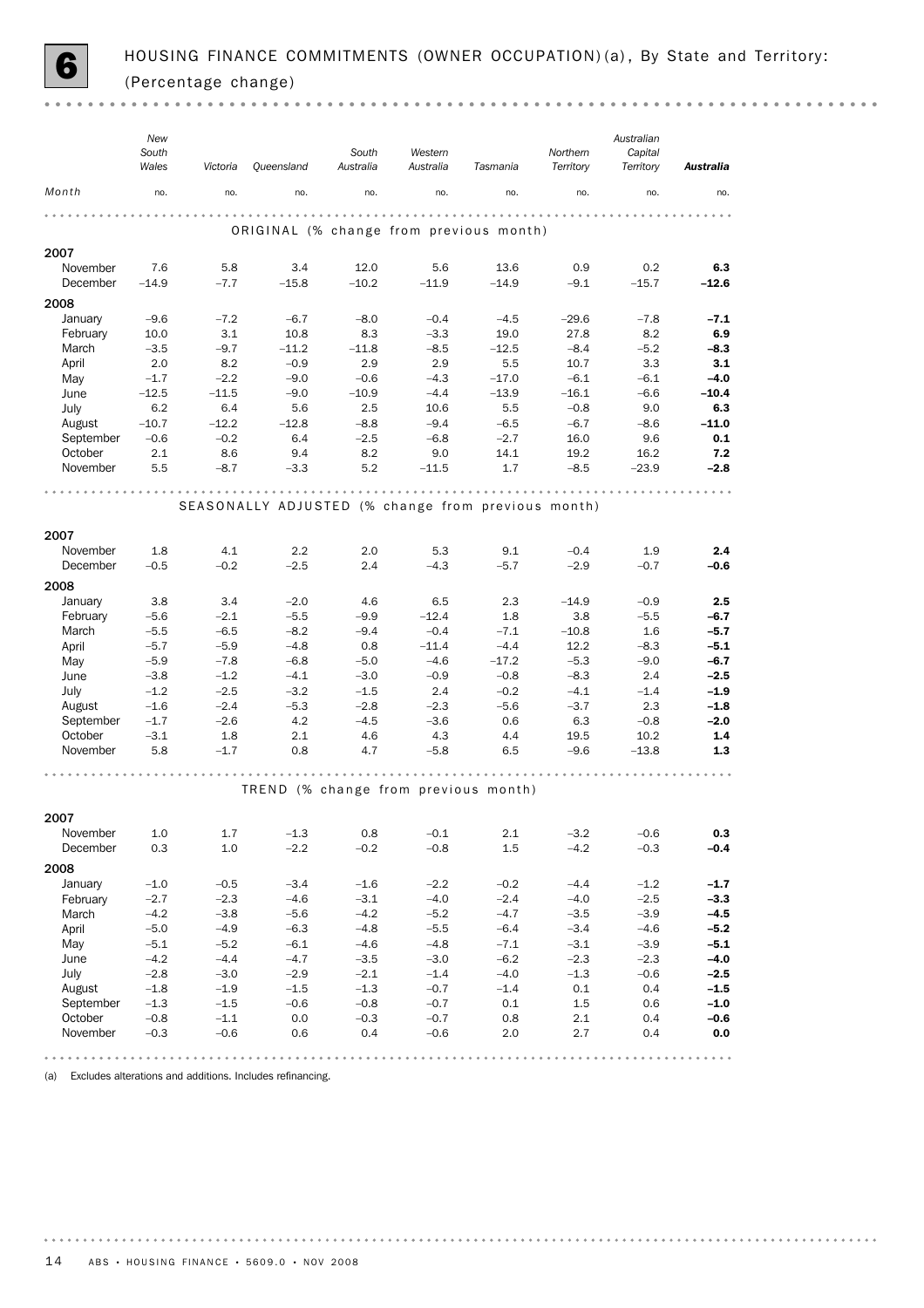|           | New<br>South<br>Wales | Victoria | Queensland | South<br>Australia      | Western<br>Australia | Tasmania | Northern<br>Territory | Australian<br>Capital<br>Territory | <b>Australia</b> |
|-----------|-----------------------|----------|------------|-------------------------|----------------------|----------|-----------------------|------------------------------------|------------------|
| Month     | \$m\$                 | \$m\$    | \$m\$      | \$m\$                   | \$m\$                | \$m\$    | \$m\$                 | \$m\$                              | \$m\$            |
|           |                       |          |            | ORIGINAL                |                      |          |                       |                                    |                  |
| 2007      |                       |          |            |                         |                      |          |                       |                                    |                  |
| November  | 5 4 5 2               | 3740     | 3804       | 1 1 2 9                 | 2 0 5 0              | 245      | 120                   | 230                                | 16 770           |
| December  | 4 7 0 4               | 3526     | 3 1 9 7    | 1028                    | 1797                 | 213      | 101                   | 211                                | 14 776           |
| 2008      |                       |          |            |                         |                      |          |                       |                                    |                  |
| January   | 4 1 0 1               | 3 2 0 3  | 2992       | 917                     | 1793                 | 209      | 70                    | 183                                | 13 4 68          |
| February  | 4 2 8 3               | 3 2 4 4  | 3 3 1 4    | 973                     | 1814                 | 242      | 92                    | 190                                | 14 153           |
| March     | 4 3 0 4               | 2 9 5 0  | 2943       | 872                     | 1631                 | 217      | 82                    | 180                                | 13 178           |
| April     | 4522                  | 3 1 8 6  | 2916       | 933                     | 1717                 | 223      | 99                    | 187                                | 13 7 84          |
| May       | 4563                  | 3 2 7 8  | 2 7 5 5    | 917                     | 1641                 | 190      | 92                    | 184                                | 13 619           |
| June      | 4 0 5 6               | 2958     | 2 5 2 5    | 819                     | 1580                 | 158      | 81                    | 178                                | 12 355           |
| July      | 4 3 3 1               | 3 1 3 9  | 2 6 6 0    | 870                     | 1779                 | 165      | 91                    | 183                                | 13 217           |
| August    | 3869                  | 2 7 2 5  | 2 3 6 2    | 814                     | 1606                 | 167      | 79                    | 179                                | 11801            |
| September | 3805                  | 2 7 7 0  | 2 5 6 5    | 788                     | 1521                 | 165      | 93                    | 203                                | 11911            |
| October   | 3958                  | 3 1 0 4  | 2830       | 878                     | 1706                 | 192      | 120                   | 235                                | 13 0 23          |
| November  | 4 1 7 4               | 2819     | 2676       | 917                     | 1479                 | 194      | 108                   | 176                                | 12 542           |
|           |                       |          |            |                         |                      |          |                       |                                    |                  |
|           |                       |          |            | SEASONALLY ADJUSTED (b) |                      |          |                       |                                    |                  |
| 2007      |                       |          |            |                         |                      |          |                       |                                    |                  |
| November  | 4917                  | 3520     | 3 5 3 3    | 1018                    | 1983                 | 235      | 107                   | 207                                | 15 411           |
| December  | 4918                  | 3 4 9 3  | 3 4 2 8    | 1056                    | 1914                 | 224      | 102                   | 216                                | 15 360           |
| 2008      |                       |          |            |                         |                      |          |                       |                                    |                  |
| January   | 5 0 8 2               | 3598     | 3 3 9 1    | 1 0 6 0                 | 2 0 0 8              | 233      | 86                    | 231                                | 15 679           |
| February  | 4 7 0 4               | 3 4 8 0  | 3 2 0 9    | 954                     | 1848                 | 227      | 91                    | 202                                | 14 634           |
| March     | 4 5 3 0               | 3 3 2 8  | 2996       | 905                     | 1805                 | 215      | 76                    | 186                                | 13976            |
| April     | 4 2 7 7               | 3 1 0 1  | 2809       | 895                     | 1655                 | 204      | 102                   | 189                                | 13 28 2          |
| May       | 4 1 2 1               | 2979     | 2686       | 858                     | 1511                 | 177      | 90                    | 173                                | 12 5 64          |
| June      | 4 0 25                | 2939     | 2 5 9 1    | 841                     | 1569                 | 168      | 84                    | 180                                | 12 467           |
| July      | 3 9 6 2               | 2888     | 2 5 4 9    | 840                     | 1580                 | 170      | 92                    | 172                                | 12 356           |
| August    | 3955                  | 2 7 6 3  | 2 4 5 5    | 842                     | 1566                 | 169      | 84                    | 185                                | 12 123           |
| September | 3845                  | 2 7 8 7  | 2571       | 804                     | 1539                 | 174      | 89                    | 196                                | 12 005           |
| October   | 3760                  | 2946     | 2 6 3 3    | 850                     | 1679                 | 183      | 112                   | 207                                | 12 290           |
| November  | 3 9 8 4               | 2823     | 2 6 6 2    | 891                     | 1540                 | 197      | 105                   | 172                                | 12 460           |
|           |                       |          |            |                         |                      |          |                       |                                    |                  |
|           |                       |          |            | TRED(b)                 |                      |          |                       |                                    |                  |
| 2007      |                       |          |            |                         |                      |          |                       |                                    |                  |
| November  | 4919                  | 3523     | 3508       | 1028                    | 1976                 | 231      | 103                   | 210                                | 15 476           |
| December  | 4923                  | 3 5 3 5  | 3 4 2 6    | 1023                    | 1957                 | 232      | 98                    | 211                                | 15 369           |
| 2008      |                       |          |            |                         |                      |          |                       |                                    |                  |
| January   | 4861                  | 3 5 0 1  | 3 3 1 4    | 1 0 0 5                 | 1914                 | 229      | 93                    | 209                                | 15 084           |
| February  | 4 7 2 7               | 3 4 2 0  | 3 1 7 5    | 973                     | 1847                 | 222      | 90                    | 204                                | 14 617           |
| March     | 4 5 4 3               | 3 3 0 6  | 3015       | 934                     | 1764                 | 211      | 89                    | 196                                | 14 0 29          |
| April     | 4 3 4 8               | 3 167    | 2848       | 895                     | 1678                 | 198      | 88                    | 186                                | 13 4 08          |
| May       | 4 1 7 3               | 3 0 3 2  | 2 701      | 863                     | 1608                 | 185      | 88                    | 179                                | 12858            |
| June      | 4 0 4 3               | 2930     | 2 604      | 844                     | 1569                 | 176      | 88                    | 178                                | 12 479           |
| July      | 3 9 6 5               | 2871     | 2 5 5 9    | 837                     | 1560                 | 172      | 90                    | 181                                | 12 289           |
| August    | 3915                  | 2844     | 2 5 4 9    | 836                     | 1567                 | 172      | 92                    | 185                                | 12 210           |
| September | 3880                  | 2831     | 2 558      | 839                     | 1576                 | 176      | 95                    | 188                                | 12 181           |
| October   | 3859                  | 2827     | 2578       | 845                     | 1584                 | 180      | 99                    | 190                                | 12 189           |
| November  | 3853                  | 2830     | 2 605      | 855                     | 1593                 | 186      | 103                   | 191                                | 12 237           |
|           |                       |          |            |                         |                      |          |                       |                                    | 0.0.0.0.0.0      |

(a) Excludes alterations and additions. Includes refinancing. (b) Sum of states and territories may not equal Australian total (see paragraph 26 in Explanatory Notes).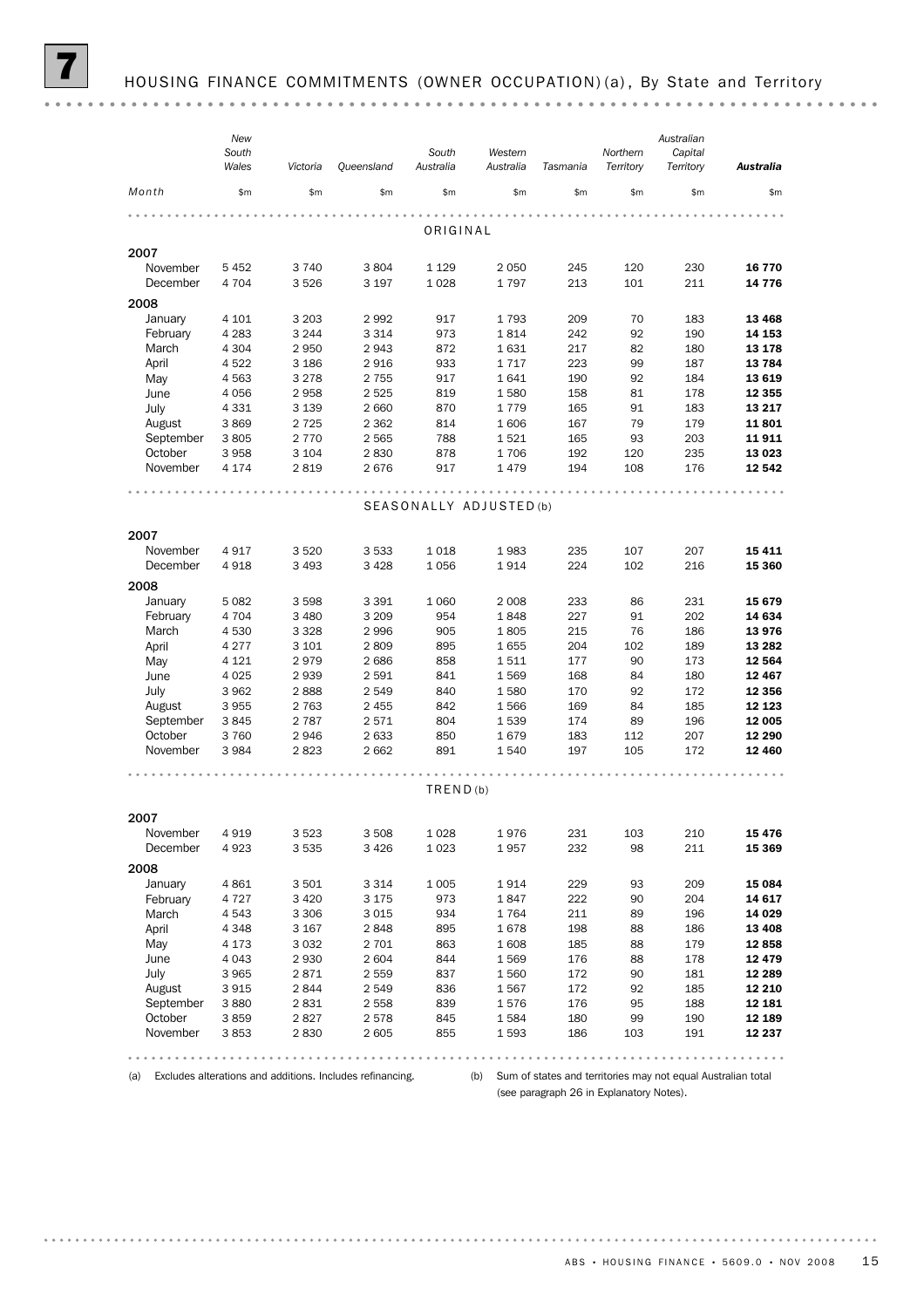$\sim$   $\sim$ 

|           | Commitments    |             |             |              |              |             |              |
|-----------|----------------|-------------|-------------|--------------|--------------|-------------|--------------|
|           | excluding      | Refinancing |             |              |              | Commitments | Commitments  |
|           | refinancing of | of          | Alterations |              | Commitments  | cancelled   | not advanced |
|           | established    | established | and         |              | advanced     | during      | at end of    |
|           | dwellings(a)   | dwellings   | additions   | <b>Total</b> | during month | month(b)    | month(b)     |
| Month     | \$m\$          | \$m         | \$m         | \$m\$        | \$m          | \$m         | \$m\$        |
|           |                |             |             |              |              |             |              |
| 2007      |                |             |             |              |              |             |              |
| November  | 12 531         | 4 2 3 9     | 488         | 17 258       | 14 4 18      | 1891        | 38 357       |
| December  | 10 800         | 3976        | 389         | 15 165       | 14 177       | 1740        | 37 606       |
| 2008      |                |             |             |              |              |             |              |
| January   | 9830           | 3638        | 409         | 13877        | 12 439       | 1571        | 37 474       |
| February  | 10 100         | 4 0 5 3     | 482         | 14 636       | 12 102       | 1635        | 38 375       |
| March     | 9 3 5 2        | 3826        | 414         | 13 592       | 11 535       | 1592        | 38 840       |
| April     | 9 7 3 2        | 4 0 5 2     | 426         | 14 211       | 12 195       | 1814        | 39 041       |
| May       | 9677           | 3942        | 456         | 14 076       | 12 163       | 1700        | 39 253       |
| June      | 8657           | 3698        | 404         | 12 760       | 11 394       | 1506        | 39 116       |
| July      | 9 2 8 6        | 3931        | 416         | 13 632       | 11 558       | 1627        | 39 564       |
| August    | 8 2 5 3        | 3548        | 375         | 12 176       | 10 546       | 1469        | 39 7 24      |
| September | 8655           | 3 2 5 6     | 402         | 12 3 13      | 10821        | 1 4 6 0     | 39 953       |
| October   | 9377           | 3647        | 462         | 13 4 86      | 11 3 64      | 1665        | 40 410       |
| November  | 8986           | 3556        | 441         | 12 984       | 10 506       | 1848        | 41 040       |
|           |                |             |             |              |              |             |              |

(a) Excluding alterations and additions.

(b) These figures sometimes reflect a rebasing of the data by one or more lenders, without adjustment to earlier periods' commitments advanced or cancelled.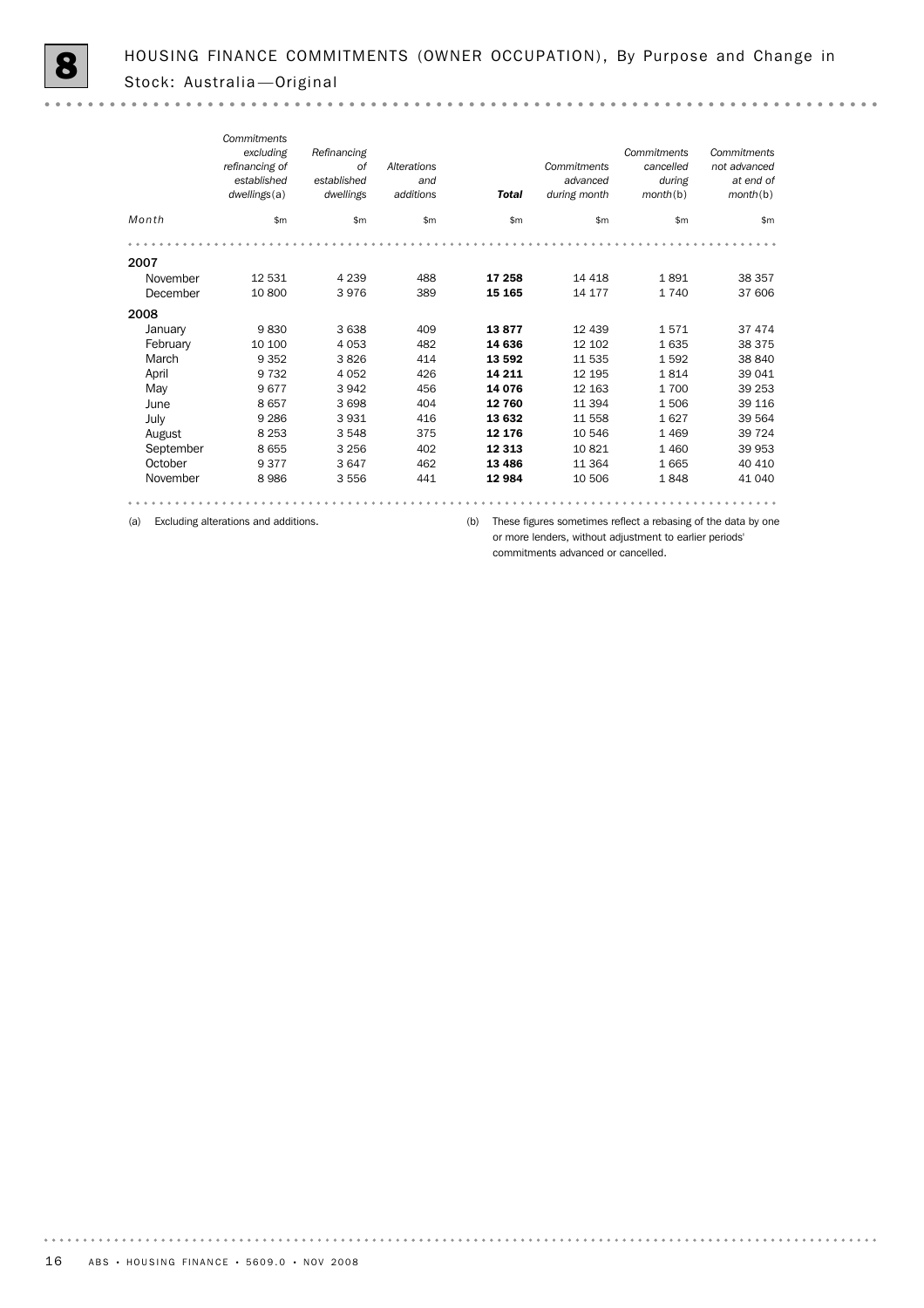HOUSING FINANCE COMMITMENTS (OWNER OCCUPATION) (a), First Home Buyers and Fixed Rate Loans: Australia, Original

 $\mathbf{a} \cdot \mathbf{a} \cdot \mathbf{a} \cdot \mathbf{a}$ 

|           | <b>FIRST HOME BUYERS</b>            |                       |           |           | <b>FIXED RATE LOANS</b><br>(2 YEARS OR LONGER) (b) | <b>ALL DWELLINGS</b><br><b>FINANCED</b> |           |  |  |  |  |
|-----------|-------------------------------------|-----------------------|-----------|-----------|----------------------------------------------------|-----------------------------------------|-----------|--|--|--|--|
|           | <b>Dwellings</b>                    | % of all<br>dwellings | Average   | Dwellings | % of all<br>dwellings                              | Average                                 | Average   |  |  |  |  |
|           | financed                            | financed              | loan size | financed  | financed                                           | loan size                               | loan size |  |  |  |  |
| Month     | no.                                 | %                     | \$'000    | no.       | %                                                  | \$'000                                  | \$'000    |  |  |  |  |
|           |                                     |                       |           |           |                                                    |                                         |           |  |  |  |  |
| 2007      |                                     |                       |           |           |                                                    |                                         |           |  |  |  |  |
| November  | 12 903                              | 18.2                  | 232.5     | 16 956    | 23.9                                               | 247.0                                   | 236.4     |  |  |  |  |
| December  | 11 4 64                             | 18.5                  | 230.8     | 14 503    | 23.4                                               | 244.5                                   | 238.4     |  |  |  |  |
| 2008      |                                     |                       |           |           |                                                    |                                         |           |  |  |  |  |
| January   | 10 441                              | 18.1                  | 231.8     | 12817     | 22.3                                               | 241.1                                   | 233.9     |  |  |  |  |
| February  | 10 667                              | 17.3                  | 227.9     | 14 502    | 23.6                                               | 239.5                                   | 230.1     |  |  |  |  |
| March     | 9 2 6 5                             | 16.4                  | 230.0     | 13 4 58   | 23.9                                               | 244.9                                   | 233.5     |  |  |  |  |
| April     | 9814                                | 16.9                  | 237.0     | 10 183    | 17.5                                               | 231.8                                   | 236.9     |  |  |  |  |
| May       | 9643                                | 17.3                  | 243.1     | 7 2 7 8   | 13.0                                               | 231.9                                   | 243.8     |  |  |  |  |
| June      | 8805                                | 17.6                  | 243.1     | 5859      | 11.7                                               | 232.4                                   | 246.9     |  |  |  |  |
| July      | 9879                                | 18.6                  | 246.4     | 4 6 6 4   | 8.8                                                | 225.7                                   | 248.4     |  |  |  |  |
| August    | 8782                                | 18.6                  | 251.1     | 2 1 9 0   | 4.6                                                | 206.9                                   | 249.3     |  |  |  |  |
| September | 9 3 4 7                             | 19.7                  | 261.1     | 1511      | 3.2                                                | 207.8                                   | 251.3     |  |  |  |  |
| October   | 9 9 0 1                             | 19.5                  | 264.5     | 1 4 8 7   | 2.9                                                | 213.8                                   | 256.5     |  |  |  |  |
| November  | 11 665                              | 23.6                  | 269.2     | 1 2 3 3   | 2.5                                                | 217.2                                   | 254.0     |  |  |  |  |
|           |                                     |                       |           |           |                                                    |                                         |           |  |  |  |  |
| (a)       | Excludes alterations and additions. |                       |           | (b)       | Includes refinancing.                              |                                         |           |  |  |  |  |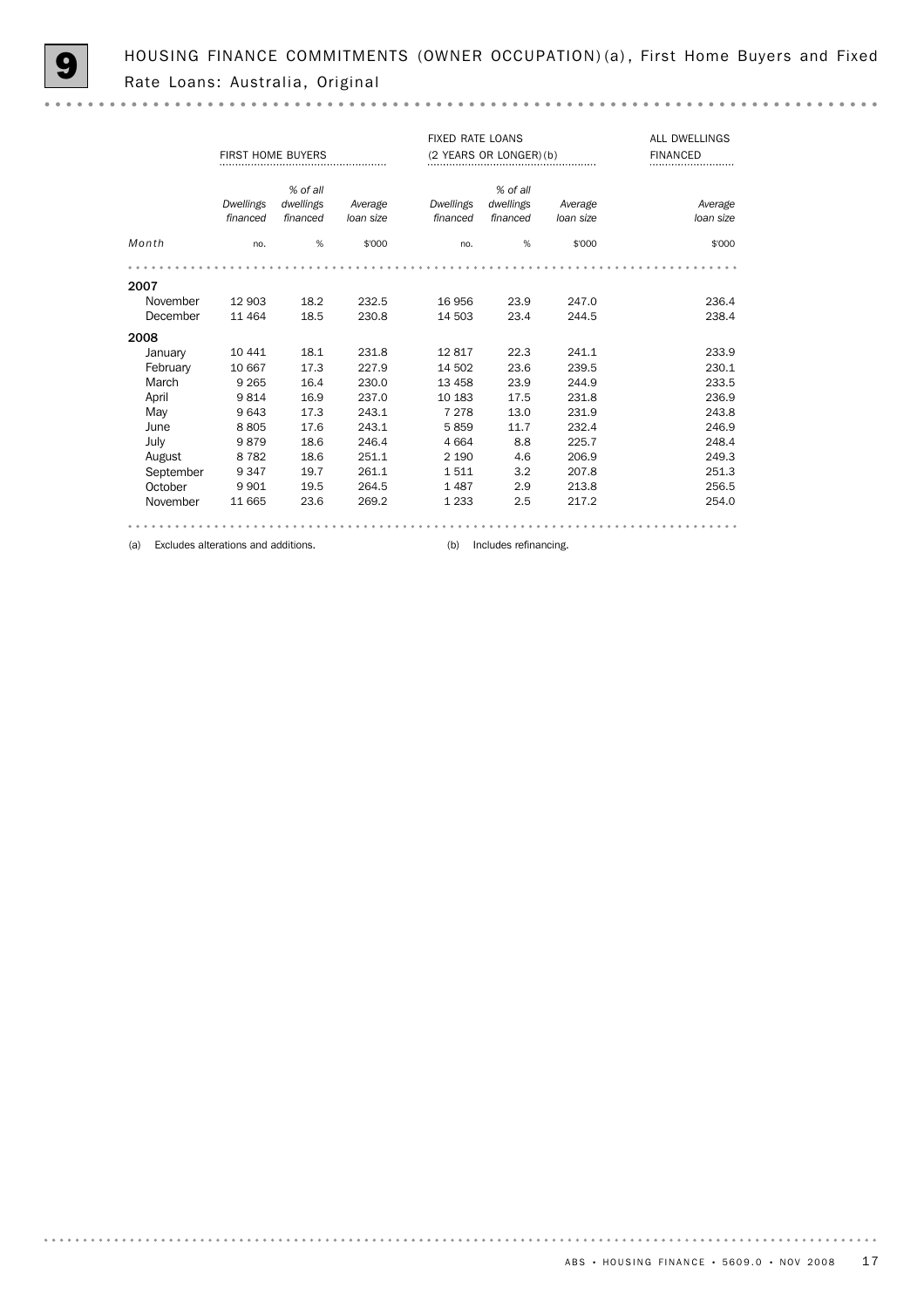

*Refinancing Total Purchase of Purchase of established established Construction of new Total excluding of dwellings dwellings refinancing dwellings*(b) *dwellings* NUMBER New South Wales **596** 592 14 065 **15 253** 4 533 10 720 Victoria 1 1036 519 9789 **11 344** 3 749 7 595 Queensland 910 385 9 150 10 445 3 212 7 233 South Australia **315** 164 3924 4403 1339 3064 Western Australia 641 195 4 954 5 790 2 104 3 686 Tasmania 96 28 949 1 073 309 764 Northern Territory 23 15 382 420 99 321 Australian Capital Territory a 34 38 583 655 155 500 Total 3 651 1 936 43 796 49 383 15 500 33 883 VALUE (\$M) New South Wales 154 180 3840 4 174 1 212 2 962<br>Victoria 241 141 2 437 2 819 788 2 031<br>Queensland 229 121 2 326 2 676 760 1 916 Victoria 241 141 2437 2819 788 2031<br>
Queensland 229 121 2326 2676 760 1916<br>
South Australia 78 41 798 917 228 688<br>
Western Australia 172 58 1250 1479 464 1015<br>
Tasmania 19 6 169 194 43 151 Victoria 241 141 2 437 2 819 788 2 031 Queensland 229 121 2 326 2 676 760 1 916 Western Australia 172 58 1 250 1 479 464 1 015 Tasmania 19 6 169 194 43 151 Northern Territory 6 5 97 108 19 89 Australian Capital Territory 8 10 158 **176** 41 135 Total 908 560 11 074 12 542 3 556 8 986 AVERAGE LOAN SIZE (\$'000) New South Wales 258.5 303.3 273.0 273.6 267.3 276.3<br>Victoria 233.1 271.2 249.0 248.5 210.2 267.4 Victoria 233.1 271.2 249.0 248.5 210.2 267.4 Queensland 252.0 313.1 254.2 256.2 236.7 264.8 South Australia 200.3 248.9 248.4 203.3 208.3 170.6 224.7<br>
Western Australia 267.8 296.0 252.3 255.5 220.5 275.5<br>
Tasmania 200.3 203.3 177.7 180.4 139.1 197.1 South Australia 248.9 248.4 203.3 208.3 170.6 224.7 Tasmania 200.3 203.3 177.7 180.4 139.1 197.1 Australian Capital Territory and 243.0 254.1 256.6 192.4 276.4<br>Australian Capital Territory 247.6 265.1 270.5 269.0 266.1 269.9<br>Total 248.7 289.3 252.9 254.0 229.4 265.2 Northern Territory 243.0 341.9 254.1 256.6 192.4 276.4 Total 248.7 289.3 252.9 **254.0** 229.4 265.2 . . . . . . . . . . . . . . . . . . . . . . . . . . . .

(a) Excludes alterations and additions. (b) Includes refinancing.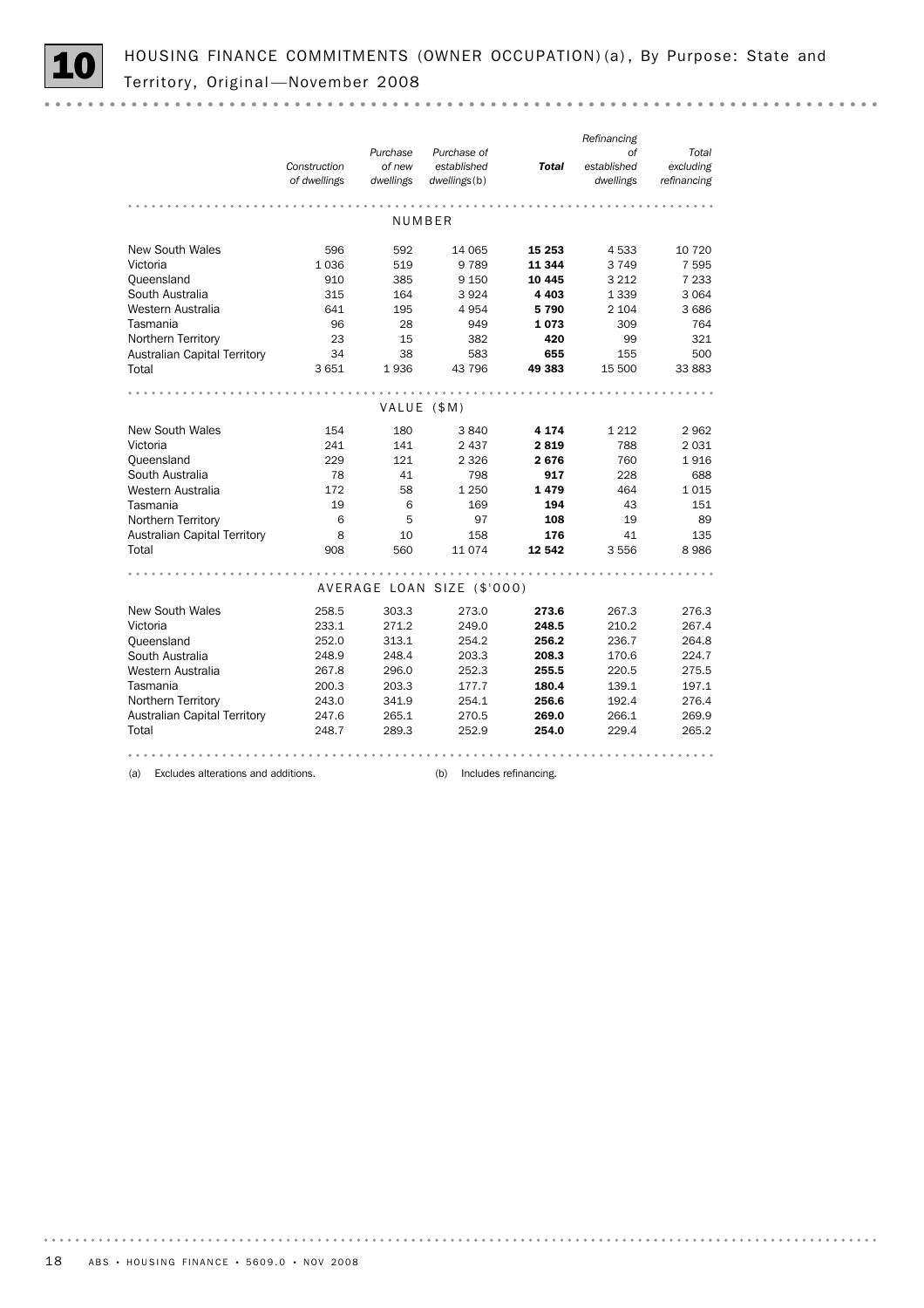

HOUSING FINANCE COMMITMENTS (OWNER OCCUPATION AND INVESTMENT HOUSING)(a),<br>By Purpose: Australia

|                      | OWNER OCCUPATION (SECURED FINANCE) |                     |                          | INVESTMENT HOUSING(b)    |                              |                                   | <b>TOTAL</b>                 |                     |
|----------------------|------------------------------------|---------------------|--------------------------|--------------------------|------------------------------|-----------------------------------|------------------------------|---------------------|
|                      |                                    | Purchase            | Refinancing of           | Purchase of<br>other     | Construction<br>of dwellings | Purchase of<br>dwellings by       | Purchase of<br>dwellings by  | All                 |
|                      | Construction<br>of dwellings       | of new<br>dwellings | established<br>dwellings | established<br>dwellings | for rent<br>or resale        | individuals for<br>rent or resale | others for<br>rent or resale | dwelling<br>finance |
| Month                | \$m\$                              | \$m                 | \$m\$                    | \$m                      | \$m\$                        | \$m\$                             | \$m                          | \$m\$               |
|                      |                                    |                     |                          |                          |                              |                                   |                              |                     |
|                      |                                    |                     |                          | ORIGINAL                 |                              |                                   |                              |                     |
| 2007                 |                                    |                     |                          |                          |                              |                                   |                              |                     |
| November<br>December | 1 1 9 8<br>1052                    | 689<br>613          | 4 2 3 9<br>3976          | 10 644<br>9 1 35         | 435<br>701                   | 5989<br>5025                      | 694<br>762                   | 23 888<br>21 263    |
| 2008                 |                                    |                     |                          |                          |                              |                                   |                              |                     |
| January              | 970                                | 497                 | 3638                     | 8 3 6 3                  | 699                          | 4 4 3 4                           | 631                          | 19 233              |
| February             | 1 0 9 3                            | 568                 | 4 0 5 3                  | 8 4 3 9                  | 544                          | 4780                              | 929                          | 20 406              |
| March                | 1013                               | 473                 | 3826                     | 7866                     | 558                          | 4527                              | 624                          | 18886               |
| April                | 1 1 5 2                            | 502                 | 4 0 5 2                  | 8078                     | 544                          | 4769                              | 639                          | 19 736              |
| May                  | 1 1 7 4                            | 490                 | 3942                     | 8 0 1 3                  | 724                          | 4813                              | 582                          | 19 738              |
| June                 | 1 0 6 8                            | 518                 | 3698                     | 7071                     | 578                          | 4851                              | 833                          | 18 618              |
| July                 | 1 1 5 3                            | 519                 | 3931                     | 7614                     | 888                          | 4478                              | 798                          | 19 380              |
| August               | 991                                | 430                 | 3 5 4 8                  | 6832                     | 501                          | 4 1 0 3                           | 533                          | 16 937              |
| September            | 1011                               | 474                 | 3 2 5 6                  | 7 1 7 0                  | 396                          | 4 2 1 4                           | 588                          | 17 109              |
| October              | 1061                               | 529                 | 3647                     | 7 7 8 7                  | 422                          | 4 4 8 9                           | 496                          | 18 4 31             |
| November             | 908                                | 560                 | 3556                     | 7 5 18                   | 301                          | 3 9 0 6                           | 530                          | 17 279              |
|                      |                                    |                     |                          |                          |                              |                                   |                              |                     |
|                      |                                    |                     |                          | SEASONALLY ADJUSTED      |                              |                                   |                              |                     |
| 2007                 |                                    |                     |                          |                          |                              |                                   |                              |                     |
| November             | 1 1 7 2                            | 644                 | 3998                     | 9 5 9 6                  | 592                          | 5641                              | 683                          | 22 3 28             |
| December             | 1 1 5 8                            | 640                 | 4 1 8 5                  | 9377                     | 602                          | 5427                              | 726                          | 22 115              |
| 2008                 |                                    |                     |                          |                          |                              |                                   |                              |                     |
| January              | 1 1 5 8                            | 588                 | 4 3 6 0                  | 9573                     | 928                          | 5 3 0 6                           | 741                          | 22 654              |
| February             | 1 1 6 9                            | 577                 | 4 1 6 3                  | 8725                     | 584                          | 5011                              | 844                          | 21 0 73             |
|                      | 1 1 0 9                            | 506                 | 4 0 5 2                  | 8 3 0 9                  | 443                          | 4790                              | 691                          | 19 901              |
| March<br>April       | 1 1 4 7                            | 495                 |                          | 7 7 8 3                  | 600                          | 4 6 3 2                           | 696                          | 19 210              |
|                      | 1074                               | 447                 | 3856<br>3 7 0 3          | 7 3 4 0                  |                              |                                   | 596                          | 18 130              |
| May                  |                                    |                     |                          |                          | 657                          | 4 3 1 3                           |                              |                     |
| June                 | 1042                               | 516                 | 3628                     | 7 2 8 0                  | 544                          | 4 2 9 9                           | 659                          | 17969               |
| July                 | 1 0 0 2                            | 475                 | 3 6 4 0                  | 7 2 3 9                  | 739                          | 4 1 7 7                           | 765                          | 18 038              |
| August               | 965                                | 437                 | 3 5 3 8                  | 7 1 8 3                  | 524                          | 4 2 2 0                           | 568                          | 17435               |
| September            | 975                                | 483                 | 3 2 7 4                  | 7 2 7 4                  | 429                          | 4 2 7 9                           | 598                          | 17311               |
| October              | 977                                | 497<br>566          | 3 4 9 0<br>3 530         | 7 3 2 6                  | 428<br>396                   | 4 4 1 1<br>4.083                  | 522<br>552                   | 17651               |
| November             | 966                                |                     |                          | 7 3 9 7                  |                              |                                   |                              | 17491               |
|                      |                                    |                     |                          | TREND                    |                              |                                   |                              |                     |
| 2007                 |                                    |                     |                          |                          |                              |                                   |                              |                     |
| November             | 1 1 8 1                            | 673                 | 4 0 4 3                  | 9579                     | 653                          | 5 5 1 4                           | 752                          | 22 395              |
| December             | 1 1 7 5                            | 628                 | 4 1 3 3                  | 9 4 3 3                  | 668                          | 5 4 0 1                           | 751                          | 22 190              |
|                      |                                    |                     |                          |                          |                              |                                   |                              |                     |
| 2008                 |                                    |                     |                          |                          |                              |                                   |                              |                     |
| January              | 1 1 6 5                            | 587                 | 4 1 7 1                  | 9 1 6 1                  | 659                          | 5 2 4 3                           | 745                          | 21 732              |
| February             | 1 1 5 1                            | 552                 | 4 1 3 8                  | 8776                     | 637                          | 5039                              | 735                          | 21 0 27             |
| March                | 1 1 3 3                            | 523                 | 4 0 4 9                  | 8 3 2 4                  | 617                          | 4809                              | 720                          | 20 175              |
| April                | 1 1 0 8                            | 499                 | 3917                     | 7883                     | 606                          | 4588                              | 702                          | 19 303              |
| May                  | 1077                               | 480                 | 3771                     | 7 5 2 9                  | 602                          | 4 4 1 3                           | 682                          | 18 555              |
| June                 | 1043                               | 470                 | 3 6 5 0                  | 7 3 1 6                  | 596                          | 4 3 0 8                           | 660                          | 18 044              |
| July                 | 1014                               | 470                 | 3567                     | 7 2 3 9                  | 581                          | 4 2 6 0                           | 640                          | 17 770              |
| August               | 991                                | 478                 | 3 5 0 9                  | 7 2 3 3                  | 545                          | 4 2 4 3                           | 619                          | 17617               |
| September            | 974                                | 489                 | 3 4 6 8                  | 7 2 5 0                  | 495                          | 4 2 3 5                           | 593                          | 17 504              |
| October              | 962                                | 503                 | 3 4 4 3                  | 7 2 8 1                  | 445                          | 4 2 2 8                           | 567                          | 17429               |
| November             | 958                                | 519                 | 3 4 3 4                  | 7 3 2 7                  | 402                          | 4 2 3 1                           | 547                          | 17417               |
|                      |                                    |                     |                          |                          |                              |                                   |                              |                     |

(a) Excludes alterations and additions. Includes refinancing. (b) Excludes revolving credit.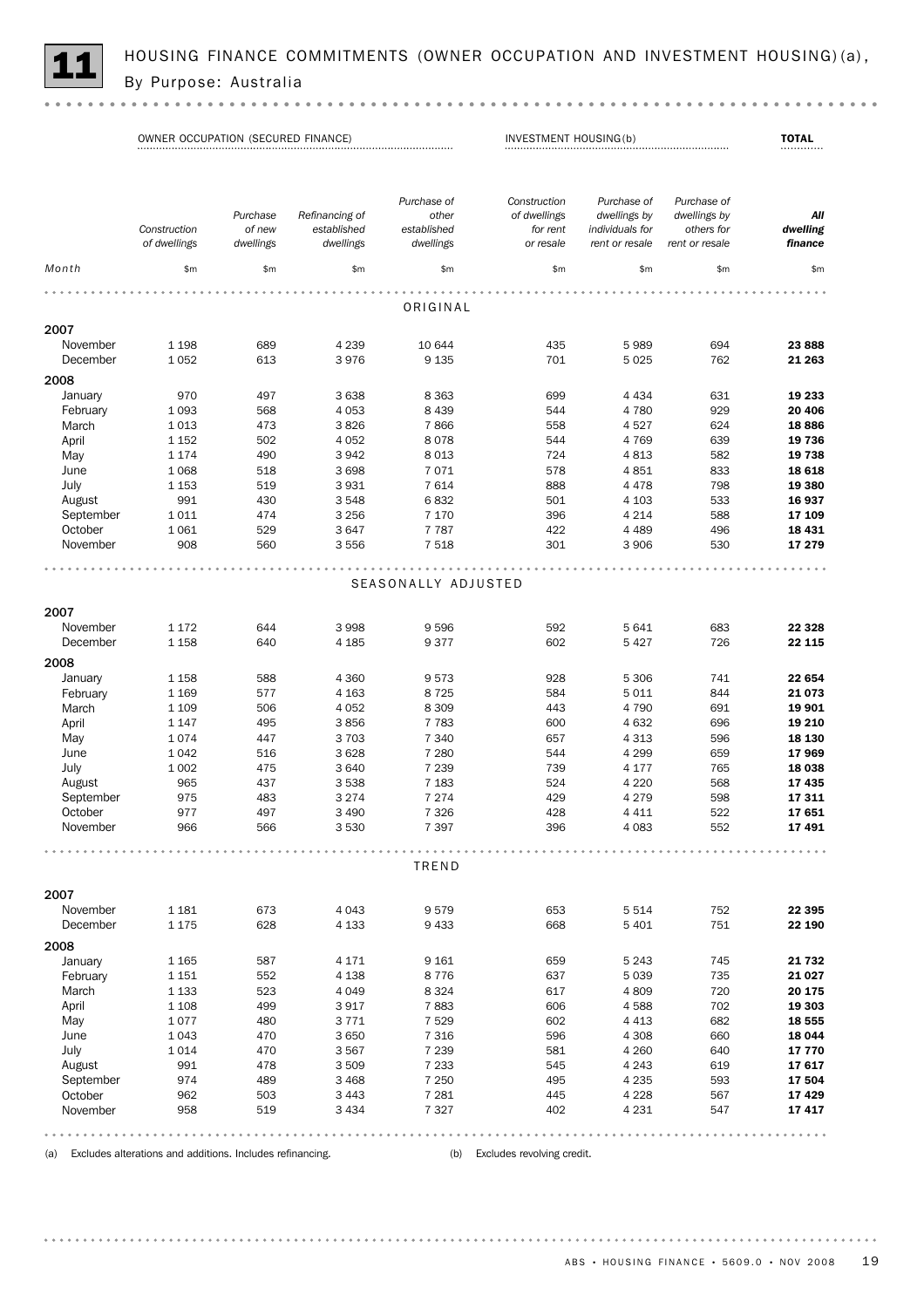HOUSING LOAN OUTSTANDINGS TO HOUSEHOLDS (OWNER OCCUPATION AND INVESTMENT HOUSING)

|                     | Banks(a) | Permanent<br><b>Building</b><br>Societies(a) | Credit<br>Co-operatives(a) | <b>Total Authorised</b><br>Deposit-taking<br>Institutions<br>(ADIs)(a) | Securitisation<br>Vehicles(b)     | Other<br>Lenders(b) | Total   |
|---------------------|----------|----------------------------------------------|----------------------------|------------------------------------------------------------------------|-----------------------------------|---------------------|---------|
|                     | \$m      | \$m                                          | \$m                        | \$m                                                                    | \$m\$                             | \$m\$               | \$m\$   |
|                     |          |                                              | OWNER-OCCUPIED HOUSING     |                                                                        |                                   |                     |         |
| 2007                |          |                                              |                            |                                                                        |                                   |                     |         |
| November            | 436 347  | 10 302                                       | 21 588                     | 468 237                                                                | na                                | na                  | na      |
| December            | 442 860  | 10 345                                       | 21 678                     | 474 883                                                                | na                                | na                  | na      |
| 2008                |          |                                              |                            |                                                                        |                                   |                     |         |
| January             | 448 936  | 10 404                                       | 21 985                     | 481 325                                                                | na                                | na                  | na      |
| February            | 455 510  | 10 547                                       | 22 3 19                    | 488 376                                                                | na                                | na                  | na      |
| March               | 462 664  | 10 554                                       | 22 504                     | 495 722                                                                | na                                | na                  | na      |
| April               | 470 228  | 10 691                                       | 22 849                     | 503 768                                                                | na                                | na                  | na      |
| May                 | 476 908  | 10 756                                       | 23 049                     | 510 713                                                                | na                                | na                  | na      |
| June                | 488 391  | 10 909                                       | 23 217                     | 522 517                                                                | na                                | na                  | na      |
| July                | 493 801  | 10 985                                       | 23 470                     | 528 256                                                                | na                                | na                  | na      |
| August              | 498 911  | 11 0 12                                      | 23 695                     | 533 618                                                                | na                                | na                  | na      |
| September           | 507 679  | 10 248                                       | 23 7 5 9                   | 541 686                                                                | na                                | na                  | na      |
| October             | 514 289  | 10 354                                       | 23 933                     | 548 576                                                                | na                                | na                  | na      |
| November            | 520 832  | 10 341                                       | 24 632                     | 555 805                                                                | na                                | na                  | na      |
|                     |          |                                              |                            |                                                                        |                                   |                     |         |
|                     |          |                                              | INVESTMENT HOUSING         |                                                                        |                                   |                     |         |
| 2007                |          |                                              |                            |                                                                        |                                   |                     |         |
| November            | 215 483  | 3969                                         | 4 0 0 1                    | 223 453                                                                | na                                | na                  | na      |
| December            | 217 964  | 3993                                         | 4 0 3 5                    | 225 992                                                                | na                                | na                  | na      |
| 2008                |          |                                              |                            |                                                                        |                                   |                     |         |
| January             | 220 071  | 4027                                         | 4 1 0 2                    | 228 200                                                                | na                                | na                  | na      |
| February            | 222 157  | 4 0 0 9                                      | 4 1 4 8                    | 230 314                                                                | na                                | na                  | na      |
| March               | 224 649  | 4058                                         | 4 2 0 5                    | 232 912                                                                | na                                | na                  | na      |
| April               | 227 756  | 4 0 8 5                                      | 4 2 6 3                    | 236 104                                                                | na                                | na                  | na      |
| May                 | 230 965  | 4098                                         | 4 3 4 7                    | 239 410                                                                | na                                | na                  | na      |
| June                | 236 750  | 3921                                         | 4378                       | 245 049                                                                | na                                | na                  | na      |
| July                | 238 476  | 3884                                         | 4 4 3 5                    | 246 795                                                                | na                                | na                  | na      |
| August              | 241 044  | 3886                                         | 4472                       | 249 402                                                                | na                                | na                  | na      |
| September           | 244 674  | 3 2 6 3                                      | 4 4 0 4                    | 252 341                                                                | na                                | na                  | na      |
| October             | 246 684  | 3 2 7 4                                      | 4 4 5 2                    | 254 410                                                                | na                                | na                  | na      |
| November            | 248 822  | 3 2 6 1                                      | 4039                       | 256 122                                                                | na                                | na                  | na      |
|                     |          |                                              |                            |                                                                        |                                   |                     |         |
|                     |          |                                              | ALL RESIDENTIAL HOUSING    |                                                                        |                                   |                     |         |
| 2007                |          |                                              |                            |                                                                        |                                   |                     |         |
| November            | 651 830  | 14 2 7 1                                     | 25 5 89                    | 691 690                                                                | na                                | na                  | na      |
| December            | 660 824  | 14 3 38                                      | 25 7 13                    | 700 875                                                                | 188 865                           | 18 5 19             | 908 259 |
| 2008                |          |                                              |                            |                                                                        |                                   |                     |         |
| January             | 669 007  | 14 431                                       | 26 087                     | 709 525                                                                | na                                | na                  | na      |
| February            | 677 667  | 14 556                                       | 26 467                     | 718 690                                                                | na                                | na                  | na      |
| March               | 687 313  | 14 612                                       | 26 709                     | 728 634                                                                | 181 116                           | 18 055              | 927 805 |
| April               | 697 984  | 14 7 7 6                                     | 27 112                     | 739 872                                                                | na                                | na                  | na      |
| May                 | 707 873  | 14 8 54                                      | 27 396                     | 750 123                                                                | na                                | na                  | na      |
| June                | 725 141  | 14 8 30                                      | 27 595                     | 767 566                                                                | 171 229                           | 17 681              | 956 476 |
| July                | 732 277  | 14 8 69                                      | 27 905                     | 775 051                                                                | na                                | na                  | na      |
| August              | 739 955  | 14 8 98                                      | 28 167                     | 783 020                                                                | na                                | na                  | na      |
| September           | 752 353  | 13 511                                       | 28 163                     | 794 027                                                                | 163 961                           | 17887               | 975 875 |
| October             | 760 973  | 13 628                                       | 28 3 8 5                   | 802 986                                                                | na                                | na                  | na      |
| November            | 769 654  | 13 602                                       | 28 671                     | 811 927                                                                | na                                | na                  | na      |
|                     |          |                                              |                            |                                                                        |                                   |                     |         |
| not available<br>na |          |                                              |                            | (b)                                                                    | Source ABS quarterly collections. |                     |         |

(a) Source APRA.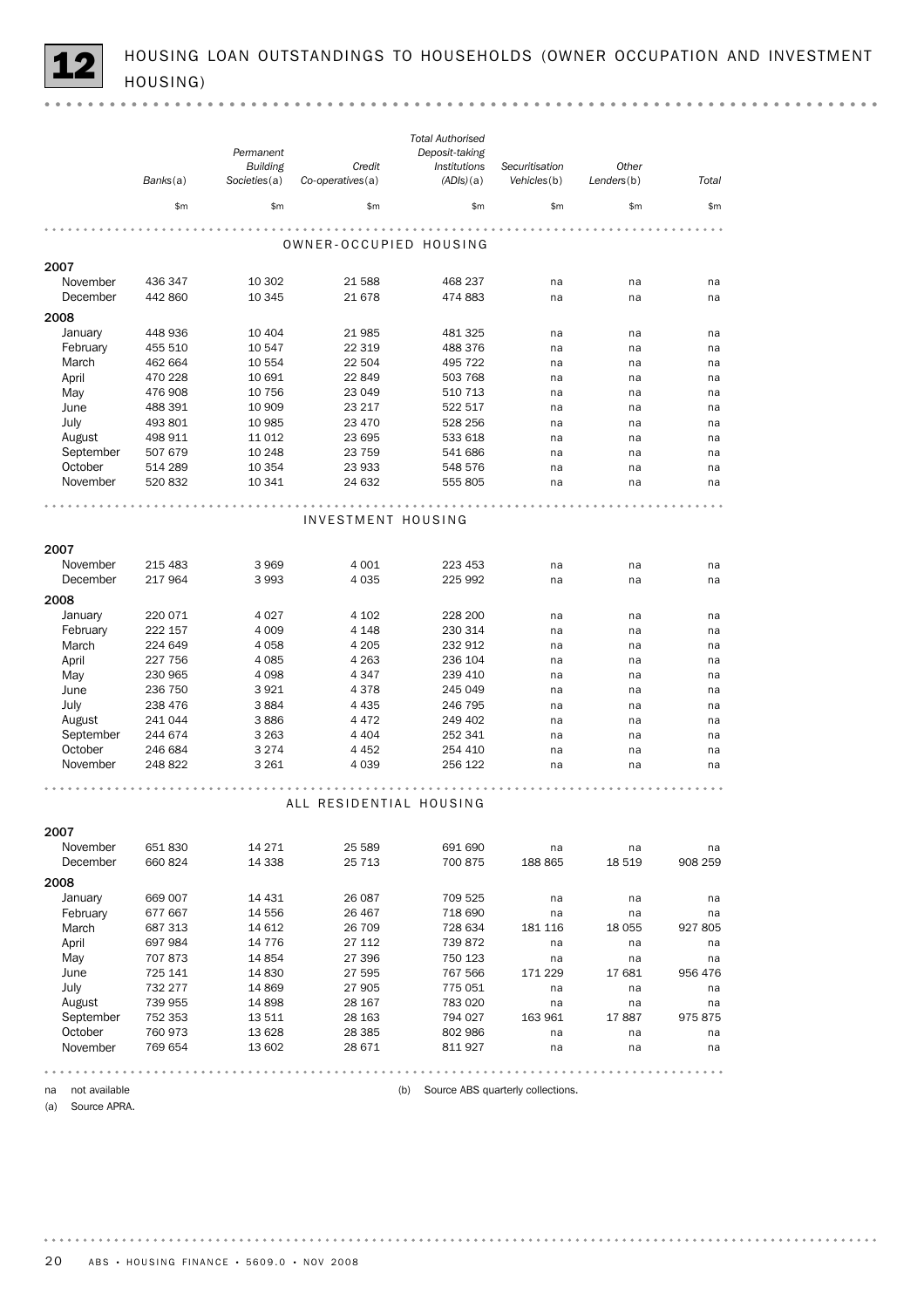### EFFECT OF NEW SEASONALLY ADJUSTED ESTIMATES ON TREND ESTIMATES

SENSITIVITY ANALYSIS

Readers should exercise care when interpreting the trend estimates of recent months because they will be revised when next month's seasonally adjusted estimates become available. For further information, see paragraphs 30 and 31 in the Explanatory Notes.

The graph below presents the effect of two possible scenarios on the trend estimates:

1 The December 2008 seasonally adjusted estimate of the number of dwelling commitments is higher than the November 2008 seasonally adjusted estimate by 2.3%.

2 The December 2008 seasonally adjusted estimate of the number of dwelling commitments is lower than the November 2008 seasonally adjusted estimate by 2.3%.

The percentage change of 2.3% was chosen because the average absolute percentage change of the seasonally adjusted series, based on the last 10 years of data, has been 2.3%.

#### NUMBER OF OWNER OCCUPIED DWELLING FINANCE COMMITMENTS



|                  |           |        |                     | WHAT IF NEAT MUNIH'S |                               |        |
|------------------|-----------|--------|---------------------|----------------------|-------------------------------|--------|
|                  |           |        |                     |                      | SEASONALLY ADJUSTED ESTIMATE: |        |
|                  | Trend as  |        | $(1)$ rises by 2.3% |                      | $(2)$ falls by 2.3%           |        |
|                  | published |        | on this month       |                      | on this month                 |        |
|                  |           | %      |                     | %                    |                               | %      |
|                  | no.       | change | no.                 | change               | no.                           | change |
| May 2008         | 53 175    | $-5.1$ | 53 175              | $-5.1$               | 53 175                        | $-5.1$ |
| June 2008        | 51 045    | $-4.0$ | 50 919              | $-4.2$               | 50 963                        | $-4.2$ |
| <b>July 2008</b> | 49 763    | $-2.5$ | 49 552              | $-2.7$               | 49 629                        | $-2.6$ |
| August 2008      | 49 0 25   | $-1.5$ | 48 940              | $-1.2$               | 48 978                        | $-1.3$ |
| September 2008   | 48 551    | $-1.0$ | 48 732              | $-0.4$               | 48 631                        | $-0.7$ |
| October 2008     | 48 279    | $-0.6$ | 48 744              | 0.0                  | 48 409                        | $-0.5$ |
| November 2008    | 48 271    | 0.0    | 48 916              | 0.4                  | 48 284                        | $-0.3$ |
|                  |           |        |                     |                      |                               |        |

# WHAT IF NEVT MONTHS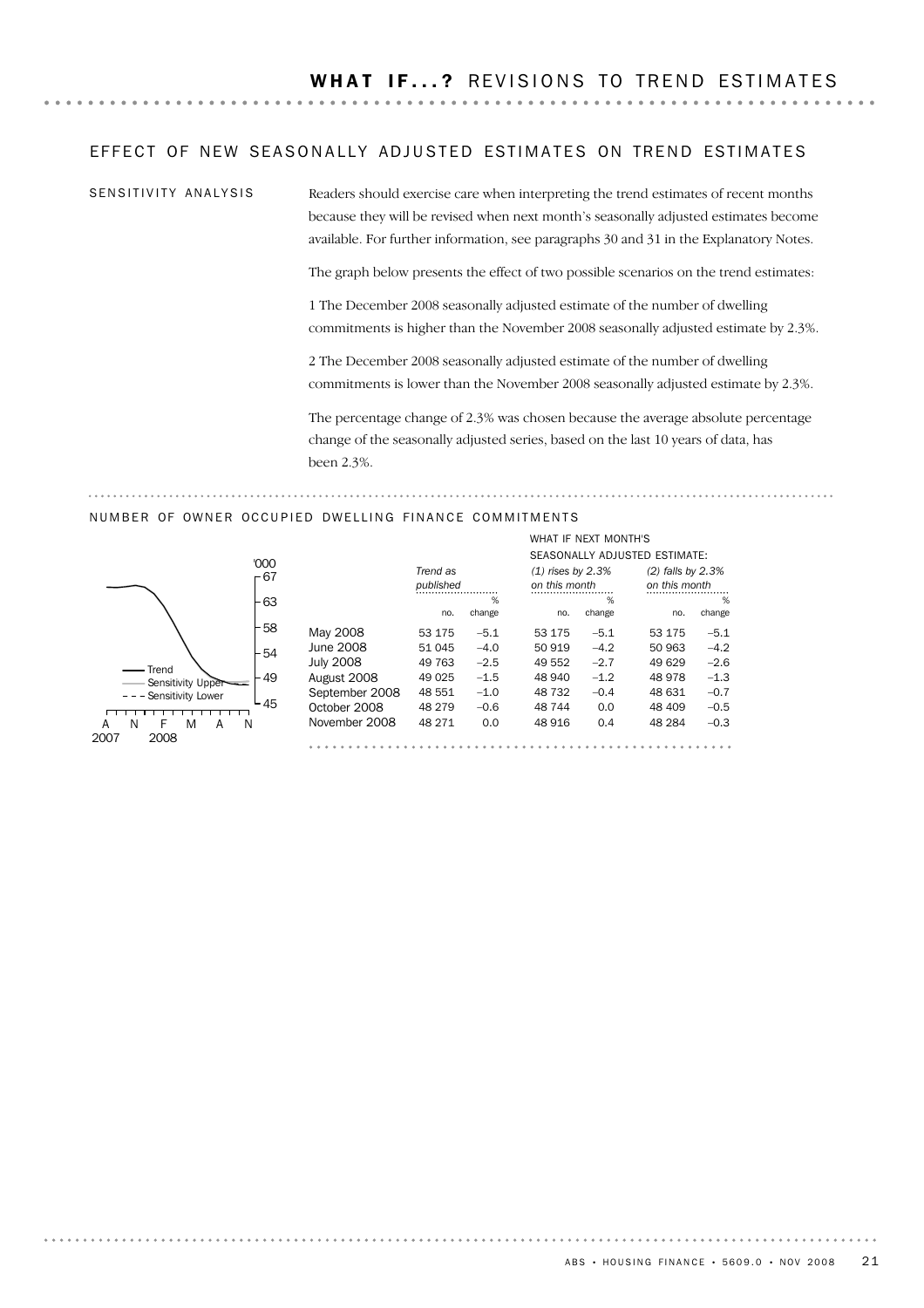# EXPLANATORY NOTES

| <b>INTRODUCTION</b> | 1 This publication presents statistics on housing finance commitments made by<br>significant lenders. This includes secured finance commitments for the construction or<br>purchase of owner occupied dwellings and finance commitments for the construction or<br>purchase of dwellings for rent or resale (investment housing). Also included are the<br>outstanding values of housing loan assets to individuals held by lenders at the end of<br>each reference month.                                                                                                                                                                                                                                                                                                                                                                                                                                                                                                                                                                                                                                                                                                                                                            |
|---------------------|---------------------------------------------------------------------------------------------------------------------------------------------------------------------------------------------------------------------------------------------------------------------------------------------------------------------------------------------------------------------------------------------------------------------------------------------------------------------------------------------------------------------------------------------------------------------------------------------------------------------------------------------------------------------------------------------------------------------------------------------------------------------------------------------------------------------------------------------------------------------------------------------------------------------------------------------------------------------------------------------------------------------------------------------------------------------------------------------------------------------------------------------------------------------------------------------------------------------------------------|
| SCOPE               | Finance commitments made by the following types of lenders are included:<br>2<br>■ Banks<br>Permanent building societies<br>Credit unions/cooperative credit societies<br>Life or general insurance companies<br>General government enterprises<br>Superannuation funds<br>Securitisers of mortgage assets (wholesale lenders) which provide funds to<br>borrowers through a retail intermediary (e.g. mortgage originators)<br>• Other Registered Financial Corporations (RFCs).                                                                                                                                                                                                                                                                                                                                                                                                                                                                                                                                                                                                                                                                                                                                                     |
|                     | All lending commitments are classified to the lender type which is (or will be) the<br>3<br>legal lender on the corresponding loan contract. Commitments are published for two<br>broad groupings of lender type: Banks and Non-Banks; the Non-Bank grouping also has<br>the components Permanent Building Societies and Wholesale Lenders n.e.c. published.<br>4 Housing loan outstandings are classified to the following lender types: Banks;<br>Permanent Building societies; Credit unions/cooperative credit societies; Securitisation<br>vehicles; and Other lenders n.e.c The first three of these types are components of the<br>grouping Authorised Deposit-taking Institutions (ADIs). Loan outstandings for the ADI<br>lender types are published monthly, and are classified by purpose (owner occupied<br>housing or investment housing). All other institutions, including securitisation vehicles,<br>are only available on a quarterly basis. The release of loan outstandings data for those<br>lenders reporting on a quarterly basis will be lagged by one month - for example March<br>outstandings for securitisation vehicles and other lenders n.e.c. will be released from the<br>April publication onwards. |
| COVERAGE            | The statistics of housing finance commitments cover all banks and permanent<br>5<br>building societies. The largest of the remaining lenders of secured housing finance for<br>owner occupation are included so that, together with banks and building societies, at<br>least 95% of the Australian total of finance commitments is covered, and at least 90% of<br>each state total is covered. While many smaller contributors to the Non-Banks series are<br>excluded under these coverage criteria, at least 70% of finance commitments by<br>wholesale contributors are covered.                                                                                                                                                                                                                                                                                                                                                                                                                                                                                                                                                                                                                                                 |
|                     | 6 An annual collection is conducted to maintain and update the survey coverage of<br>housing finance commitments. New lenders are included as their lending for housing<br>becomes sufficiently large.<br>7 From June 2001, the collection of housing finance commitments covers all<br>commitments by banks and permanent building societies, all other lenders providing<br>funds of more than \$50m in 2000, and some additional smaller other lenders where<br>necessary to maintain collection coverage (as specified in paragraph 5).<br>The statistics of housing loan outstandings cover all lenders included in the scope of<br>8<br>paragraph 2 that have been identified as holding residential loan assets on their balance<br>sheet as at the end of a particular reference month.                                                                                                                                                                                                                                                                                                                                                                                                                                       |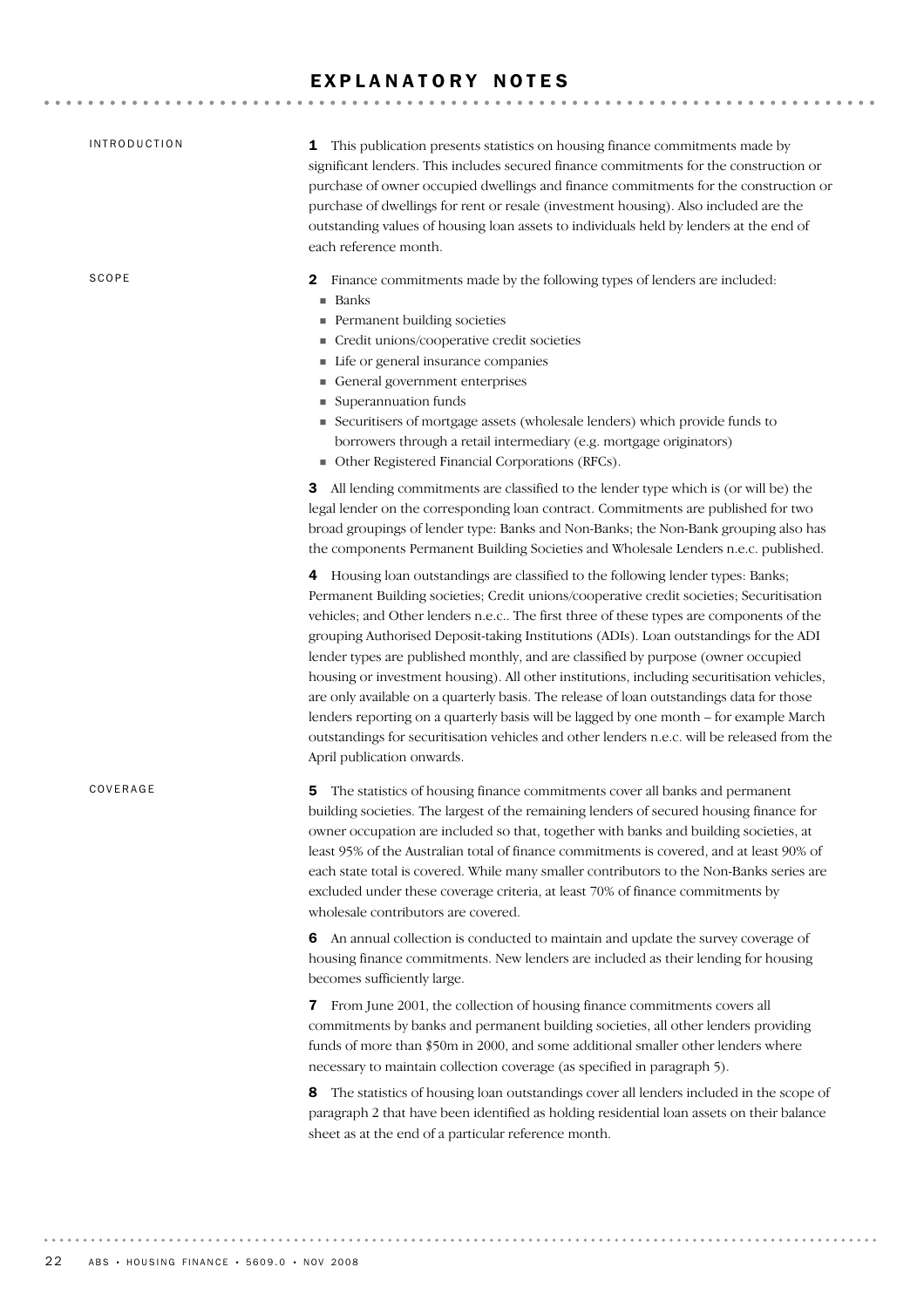# E X P L A N A T O R Y N O T E S *continued*

SOURCES

9 For banks, credit cooperatives, building societies and RFCs, the statistics in this publication are currently derived from returns submitted to the Australian Prudential Regulation Authority (APRA). The *Financial Sector (Collection of Data) Act 2001* facilitates the collection of statistical data from the financial sector, with APRA established as the central point for collection of both prudential and statistical data. In October 2001, APRA implemented new reporting forms for building societies and credit cooperatives. New reporting forms were implemented for banks in March 2002, and for RFCs in March 2003. APRA commenced collecting loan commitments data from banks, credit cooperatives, building societies in July 2002 and from RFCs in March 2003.

10 Housing finance commitments for owner occupied housing from banks, building societies and credit cooperatives are derived from form *ARF 392.0 Housing Finance* collected by APRA. Housing finance commitments for investor housing from these lenders are sourced from the *ARF 394.0 Personal Finance*. Housing finance commitments for RFCs are collected on the *RRF 392.0 Housing Finance* and *RRF 394.0 Personal Finance* for owner occupied housing and investor housing respectively.

11 Statistics on loan outstandings in table 12 are sourced from banks on form *ARF 320.0 Statement of Financial Position (Domestic Books*), with lending by building societies and credit cooperatives derived from form *ARF 323.0: Statement of Financial Position (Licensed ADI)*. While building societies and credit cooperatives with total assets greater than or equal to \$50 million are required to report this APRA return on a monthly basis, those institutions with total assets less than this threshold are only required to submit this return on a quarterly basis. An undercoverage adjustment is made in deriving table 12 in the two months between the last month in the quarter to derive estimates for the complete population on a monthly basis.

12 Electronic versions of the forms and instructions for ADIs are available on the APRA web site at <

http://www.apra.gov.au/Statistics/Basel-II-reporting-forms-and-instructions-for-all-ADIs.cf m >. For RFCs, these are available at: <http://www.apra.gov.au/rfc/>.

13 All other institutions, including securitisation vehicles, are collected directly by the ABS. Data on loan outstandings of households for housing purposes for these lender types are only available on a quarterly basis. The data for Other lenders n.e.c. is compiled from a range of other data sources collected by the Australian Bureau of Statistics.

14 Revisions to previously published statistics are included in the publication as they occur.

**15** Changes in the classification of lenders (e.g. the conversion of a permanent building society to a bank) are reflected in the Lender series from the month of such change. Data for earlier periods for such lenders are not reclassified. Details of the establishment of new banks are published in the Reserve Bank of Australia's monthly *Bulletin* in the section on Technical Notes to Tables.

#### WHOLESALE LENDERS

REVISIONS

16 A wholesale lender provides funds to borrowers through a retail intermediary which may then also be responsible for the ongoing relationship with the borrower.

17 The Wholesale Lenders n.e.c. series almost exclusively comprises securitisation vehicles (typically special purpose trusts), established to issue mortgage backed securities. It excludes commitments where a bank or permanent building society, acting as a wholesale provider of funds, is the lender on the loan contract. Those commitments are published as bank or permanent building society commitments.

18 From July 1995 to July 2000, mortgage managers reported housing finance commitments on behalf of wholesale lenders. The introduction of wholesale lenders as the reporting unit does not change the scope of the collection, but has increased its coverage. This, along with the reclassification of some lending activity, increased the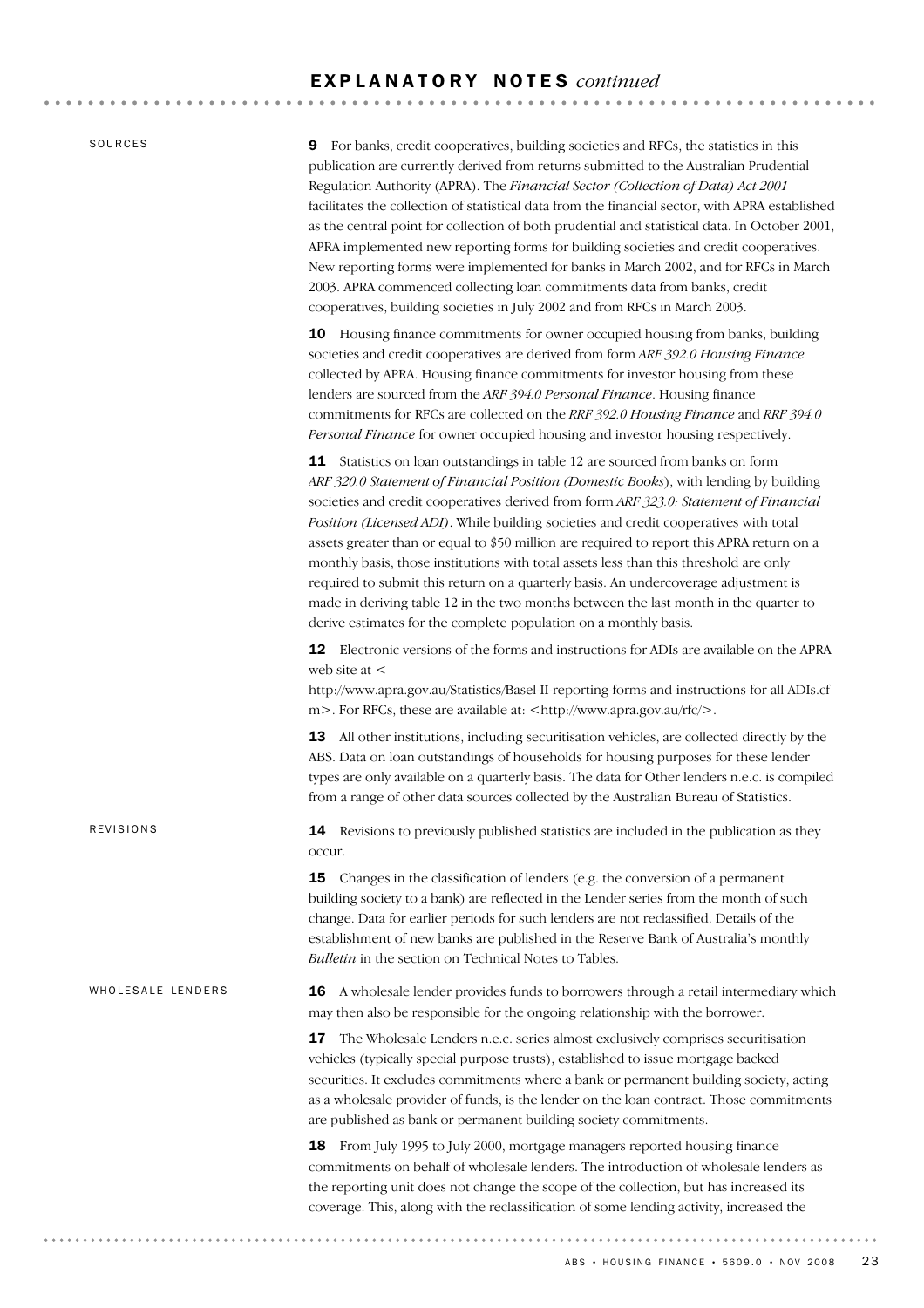# E X P L A N A T O R Y N O T E S *continued*

#### WHOLESALE LENDERS *continued*

level of the Wholesale Lenders n.e.c. series for owner occupied housing by \$249m in July 2000.

19 Wholesale lenders contribute to the Non-Banks series for owner occupied housing, which is seasonally adjusted in table 3. A trend break was added to the Non-Banks series, shifting the trend up by 1,579 commitments and \$178m in July 2000. Revisions related to the introduction of wholesale lenders also resulted in a downward shift in the Banks' trend for owner occupied housing of 1,256 commitments and \$167m. Consequential breaks in the finance purpose trend series for owner occupied housing at July 2000 were:

- $\blacksquare$  construction finance trend shifted down 16 commitments (\$3m)
- $\blacksquare$  new dwelling finance trend shifted up 26 commitments (\$1m)
- $\blacksquare$  established dwelling finance trend shifted up 313 commitments (\$13m)
- $\blacksquare$  refinancing trend shifted up 177 commitments (\$17m)
- ! total finance trend shifted up 323 commitments (\$11m).

20 Because of difficulties experienced by Wholesale Lenders n.e.c. in accurately identifying first home buyers in their commitments, these data are not used in estimating first home buyer commitments (table 9). Instead, from July 2000, the percentage of first home buyer commitments made by all banks and permanent building societies is applied to total Wholesale Lenders n.e.c. commitments to calculate their contribution to the First Home Buyers series. As a result, first home buyer commitments were revised upwards by 0.8 percentage points in July 2000.

21 An article on the introduction of the Wholesale Lenders n.e.c. series (including implications for the First Home Buyers series) featured in the October 2000 issue of this publication. A copy of the article is available from the contact person listed on the front of the publication.

22 Seasonal adjustment is a means of removing the estimated effects of normal seasonal variation and 'trading day effects'. A 'trading day effect' reflects the varying amounts of activity on different days of the week and the different number of days of the week in any month (i.e. the number of Sundays, Mondays, etc.). This effect may be partly caused by the reporting practices of the lenders. Adjustment is also made for Easter which may affect the March and April estimates differently. Trading day effects are removed from the original estimates prior to the seasonal adjustment process. Seasonal adjustment does not remove the effect of irregular or non-seasonal influences (e.g. a change in interest rates) from the series. SEASONAL ADJUSTMENT

> 23 Over the period from early 1990 to April 1995, four of the major banks changed from reporting for the four or five weeks ending on the last Wednesday of each month to reporting on a calendar month basis. The published seasonally adjusted data take account of this change in pattern.

> 24 Rapid change in the financial sector, and particularly developments in the provision of housing finance, may cause changes in the seasonal and trading day patterns of the housing finance data. Examples include changes in the classification of financial institutions (particularly the reclassification of non-bank financial institutions to banks) and the increased use of mortgage securitisation.

> 25 Estimation of seasonal adjustment and trading day factors that reflect the full effect of recent developments is not possible until a sufficient number of years of data have been collected. When changes are occurring in the seasonal patterns, larger revisions to the seasonally adjusted series can be expected at the time of the annual seasonal re-analysis. Accordingly, the trend estimate data provide a more reliable indicator of underlying movement in housing finance commitments. (See paragraphs 30 and 31 for further information on trend estimates).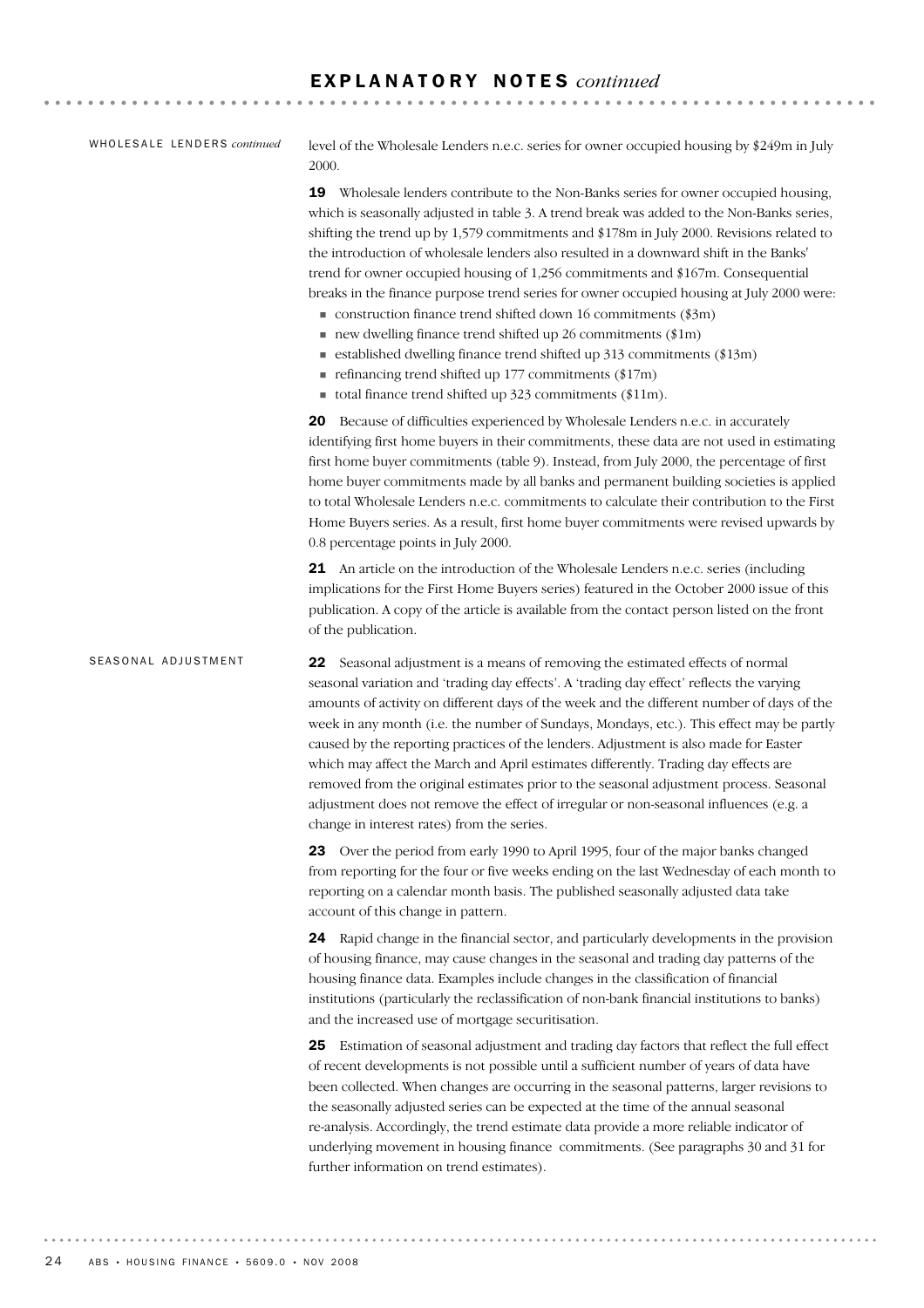|           | SEASONAL ADJUSTMENT |
|-----------|---------------------|
| continued |                     |

26 State component series have been seasonally adjusted independently of the Australian series. The sum of the state components is therefore unlikely to equal the corresponding Australian total. State component series are also affected by the changes mentioned in paragraphs 22 to 25.

27 The housing finance series uses a concurrent seasonal adjustment methodology to derive the seasonal adjustment factors. This means that original estimates available at the current reference month are used to estimate seasonal factors for the current and previous months. As a result of this methodology, the seasonally adjusted and trend estimates for earlier periods can be revised each month. However, in most instances, the only noticeable revisions will be to the previous month and the same month a year ago.

28 Autoregressive integrated moving average (ARIMA) modelling can improve the revision properties of the seasonally adjusted and trend estimates. ARIMA modelling relies on the characteristics of the series being analysed to project future period data.The projected values are temporary, intermediate values, that are only used internally to improve the estimation of the seasonal factors. The projected data do not affect the original estimates and are discarded at the end of the seasonal adjustment process. The housing finance collection uses an individual ARIMA model for 96% of the series in this publication.The ARIMA model is assessed as part of the annual reanalysis. For more information on ARIMA modelling see Feature article: Use of ARIMA modelling to reduce revisions in the October 2004 issue of *Australian Economic Indicators* (cat. no. 1350.0).

29 The best seasonally adjusted estimates are achieved only some years after corresponding original estimates have been released. However, this does not satisfy the demand for timely seasonally adjusted estimates. The ABS advises users that while every effort is made to achieve the highest possible quality of seasonally adjusted estimates, given the available original estimates and preset publication deadlines, revisions to these seasonally adjusted estimates are inevitable and generally indicate improvements to those estimates. The use of the concurrent seasonal adjustment approach means that revisions, and therefore quality improvements, are identified earlier than under the previously used forward factor method. Under the concurrent approach, revisions are made up to one year earlier than under the forward factor approach.

30 Smoothing seasonally adjusted series reduces the impact of the irregular component of the seasonally adjusted series and creates trend estimates. These trend estimates are derived by applying a 13-term Henderson-weighted moving average to all but the last six months of the respective seasonally adjusted series. Trend series are created for the last six months by applying surrogates of the Henderson moving average to the seasonally adjusted series. For further information, refer to *Information Paper: A Guide to Interpreting Time Series—Monitoring Trends: An Overview* (cat. no. 1349.0) or contact the Assistant Director, Time Series Analysis on Canberra (02) 6252 6345 or by email at <time.series.analysis@abs.gov.au>. TREND ESTIMATES

> **31** While the smoothing technique described in paragraph 30 enables trend estimates to be produced for the latest few months, it does result in revisions to the trend estimates as new data become available. Generally, revisions become smaller over time and, after three months, usually have a negligible impact on the series. Changes in the original data and re-estimation of seasonal factors may also lead to revisions to the trend.

**32** Where figures have been rounded, discrepancies may occur between sums of the component items and totals. Percentage changes and averages presented in the commentary are based on unrounded data and may differ slightly from percentage changes and averages calculated from the rounded data presented in the tables in this publication. EFFECTS OF ROUNDING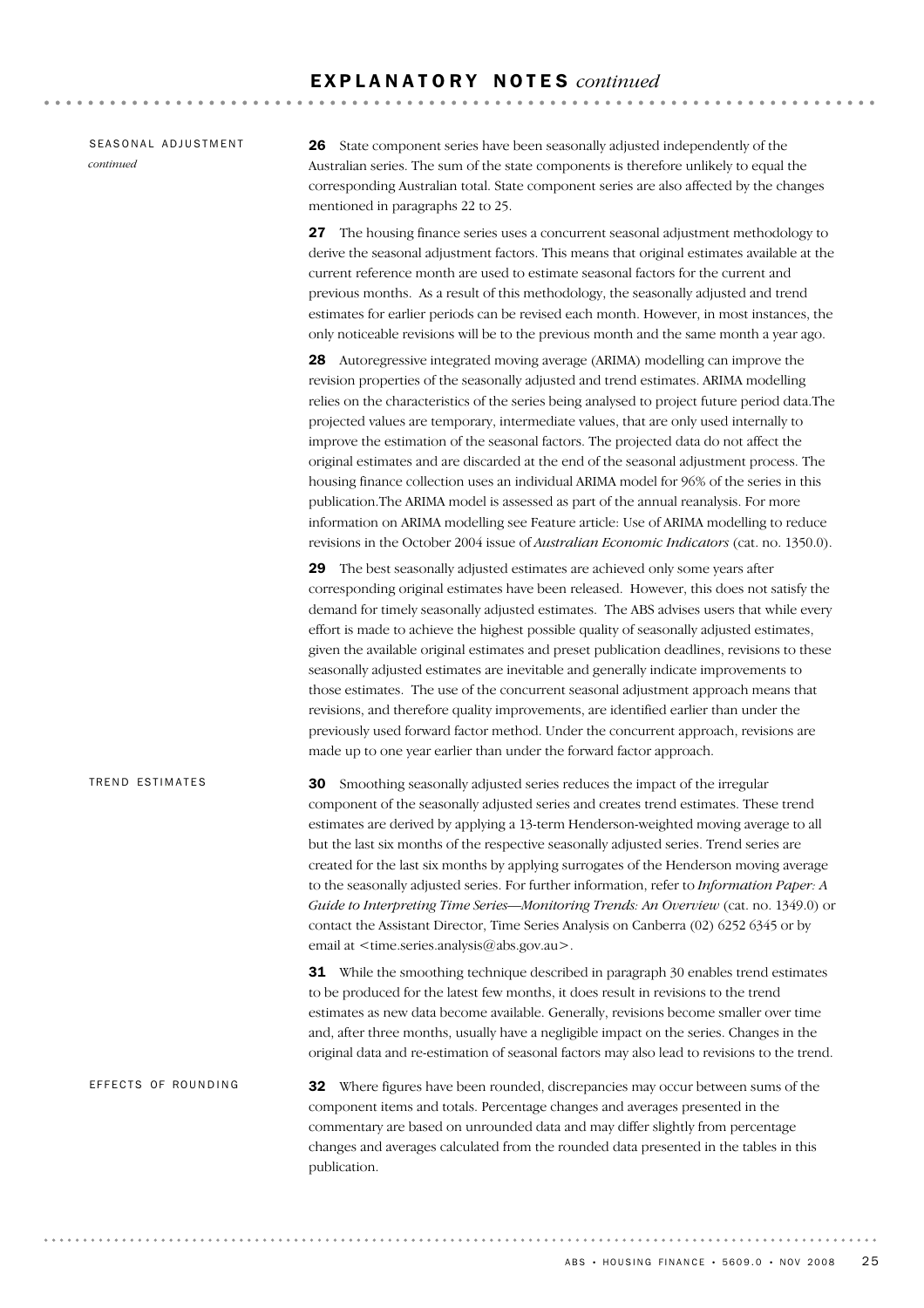# E X P L A N A T O R Y N O T E S *continued*

ABS DATA AVAILABLE ON REQUEST

RELATED PRODUCTS

33 Estimates for months prior to those shown in this publication and more detailed series are available in spreadsheet format from the ABS web site – see listing on pages 3 and 4. For more information, contact the ABS National Information and Referral Service on 1300 135 070.

**AAAAAAAAAA** 

34 Other ABS publications which may be of interest are outlined below. Please note, older publications may no longer be available through ABS bookshops but are available through ABS libraries. All publications released from 1998 onwards are available on the ABS web site <http://www.abs.gov.au>:

- ! *Lending Finance, Australia* (cat. no. 5671.0) issued monthly
- ! *Assets and Liabilities of Australian Securitisers* (cat. no. 5232.0.55.001) issued quarterly
- ! *Buildings Approvals, Australia* (cat. no. 8731.0) issued monthly
- ! *Dwelling Unit Commencements, Australia, Preliminary* ( cat. no. 8750.0) issued quarterly.

35 Quarterly data prior to the March 2002 for housing loan outstandings by type of lending institution are available as a priced special data report related to the *Australian National Accounts: Financial Accounts* (cat. no. 5232.0). Inquiries regarding this special data report should be made to the contact on the front cover of this publication.

36 In addition, the Reserve Bank of Australia produces the monthly *Reserve Bank of Australia Bulletin* as well as data on its web site. *Bulletin* tables D1 & D2 contain statistics on lending and credit aggregates (including the housing credit aggregate), which contain lending and credit to the private non-financial sector. Table D5 Bank Lending Classified by Sector contains statistics on lending to persons for the purpose of housing, also classified by owner occupiers and investors with statistics available from January 1990.

37 Residential lending by building societies and credit cooperatives is also published in *Bulletin* tables B7 and B8. These statistics are also sourced from APRA collected data, although this will differ to statistics in table 12 of this publication since the *Bulletin* tables only include data for building societies and credit cooperatives with total assets greater than or equal to \$50 million. *Bulletin* table B.19 Securitisation Vehicles contains outstandings information for mortgages held, which includes both residential and non-residential mortgages.

38 Current publications produced by the ABS are listed in the *Catalogue of Publications and Products, Australia* (cat. no. 1101.0). The *Catalogue* is available from any ABS office or the ABS web site <http://www.abs.gov.au>. The ABS also issues a daily Release Advice on the web site which details products to be released in the week ahead.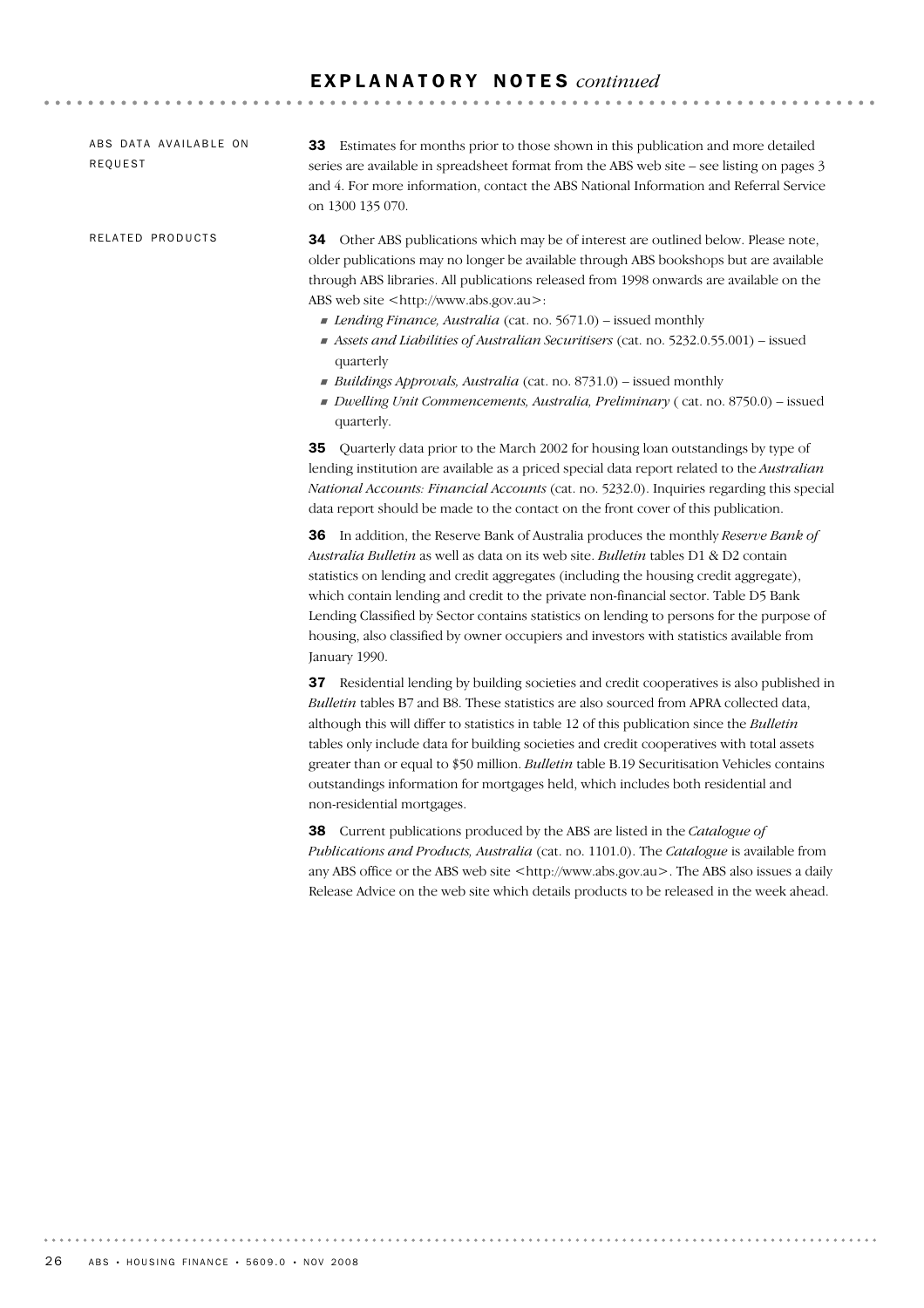# GLOSSARY

| Alterations and additions   | Alterations and additions cover all structural and non-structural changes which are<br>integral to the functional and structural design of a dwelling. Examples are garages,<br>carports, pergolas, reroofing, recladding, etc. Alterations and additions do not include<br>swimming pools, ongoing repairs, or maintenance and home improvements which do<br>not involve building work. |
|-----------------------------|------------------------------------------------------------------------------------------------------------------------------------------------------------------------------------------------------------------------------------------------------------------------------------------------------------------------------------------------------------------------------------------|
| Average loan                | The Average Loan series is calculated as follows:<br>Total value of lending commitments per month<br>Total number of dwellings financed per month                                                                                                                                                                                                                                        |
|                             | The Average Loan series does not necessarily represent the average loan size per<br>dwelling. For instance, the average separately reflects first and second mortgages,<br>committed in separate months, which apply to the same dwelling.                                                                                                                                               |
| Commitment                  | A lending commitment is a firm offer of housing finance. It either has been, or is<br>normally expected to be, accepted. Included are commitments to provide housing<br>finance to employees and commitments accepted and cancelled in the same month.                                                                                                                                   |
| Commitments not advanced    | Commitments not advanced at the end of the month are calculated as follows:                                                                                                                                                                                                                                                                                                              |
|                             | Balance of unadvanced commitments at the end of the previous month                                                                                                                                                                                                                                                                                                                       |
|                             | + Total new housing commitments (including refinancing)                                                                                                                                                                                                                                                                                                                                  |
|                             | + Alterations and additions                                                                                                                                                                                                                                                                                                                                                              |
|                             | $=$ Total commitments                                                                                                                                                                                                                                                                                                                                                                    |
|                             | - Cancellations of commitments                                                                                                                                                                                                                                                                                                                                                           |
|                             | - Commitments advanced during the month                                                                                                                                                                                                                                                                                                                                                  |
|                             | = Commitments not advanced at the end of the month                                                                                                                                                                                                                                                                                                                                       |
| Commitment value            | The commitment value for a contract of sale is the dwelling's sale value less any deposit.                                                                                                                                                                                                                                                                                               |
| Construction of dwellings   | Construction of dwellings represents commitments made to individuals to finance, by<br>way of progress payments, the construction of owner occupied dwellings.                                                                                                                                                                                                                           |
| Dwelling                    | A dwelling is a single self-contained place of residence such as a detached or<br>semidetached house, a terrace house, a flat, home unit, town house, etc.                                                                                                                                                                                                                               |
| Dwelling units              | Dwelling units refer to the number of single self-contained residences for which<br>commitments have been made, either on the security of first mortgage or on contract of<br>sale.                                                                                                                                                                                                      |
| <b>Established dwelling</b> | An established dwelling is one which has been completed for 12 months or more prior<br>to the lodgement of a loan application, or which has been previously occupied.                                                                                                                                                                                                                    |
| First home buyers           | First home buyers are persons entering the home ownership market for the first time.                                                                                                                                                                                                                                                                                                     |
| Fixed loans                 | Generally involve:<br>• a commitment for a fixed amount for a fixed period for a specific purpose<br>a schedule of repayments over a fixed period and<br>payments which reduce the liability of the borrower but do not act to make further<br>finance available.                                                                                                                        |
| Fixed rate loan             | Fixed rate loans have a set interest rate which cannot be varied, either upward or<br>downward, for a minimum period of two years. Capped loans are not categorised as fixed<br>rate loans because their interest rate can vary within a two year period.                                                                                                                                |
| Housing Loan Outstandings   | The value of outstanding housing loans to Australian households as at a particular point<br>in time (for statistics in this publication this refers to the end of the reference month). A<br>loan is a defined as an asset of a lending institution, which is not evidenced by the<br>issuing of a security by the borrower.                                                             |
| New dwelling                | A new dwelling is one that has been completed within 12 months of the lodgement of a<br>loan application, and the borrower will be the first occupant.                                                                                                                                                                                                                                   |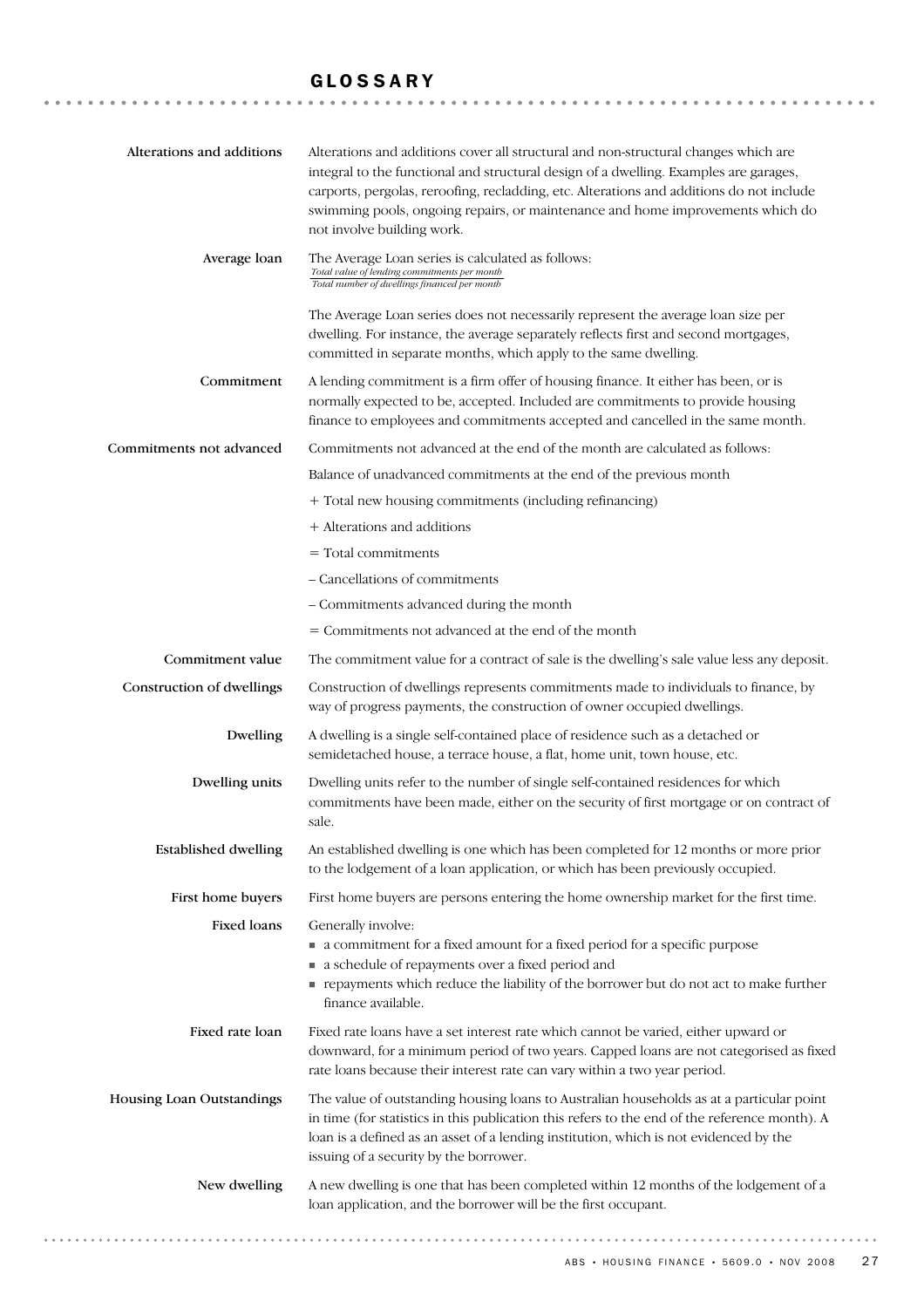# GLOSSARY *continued*

| Other lenders n.e.c.    | Comprises all lenders that are not banks, permanent building societies, credit<br>cooperatives or securitisation vehicles. Includes life or general insurance companies,<br>superannuation funds, government housing schemes, housing cooperatives, registered<br>financial corporations and other financial institutions.                                                                                                                                                                                                                                                                                                       |
|-------------------------|----------------------------------------------------------------------------------------------------------------------------------------------------------------------------------------------------------------------------------------------------------------------------------------------------------------------------------------------------------------------------------------------------------------------------------------------------------------------------------------------------------------------------------------------------------------------------------------------------------------------------------|
| Refinancing             | For investment housing finance, it represents a commitment to refinance an existing<br>loan. For secured housing finance for owner occupation, only those loans where the<br>refinancing lender is not the original lender and the security is unchanged are included.<br>The refinancing of a loan to fund a change of residence is treated as a new lending<br>commitment.                                                                                                                                                                                                                                                     |
| Revolving credit        | Generally has the following characteristics:<br>• a commitment for a credit or borrowing limit is given for a specific period after which<br>the commitment is reviewed<br>• the extent of the borrowing used at any time during the period may be for any amount<br>up to the authorised limit; and<br>repayments (other than of charges and interest) made during the period reduce the<br>extent of the borrowing used and thereby increase the amount of unused credit<br>available up to the authorised limit. Examples include credit cards, lines of credit and<br>approved overdrafts.                                   |
| Secured housing finance | This is all secured commitments to individuals for the construction or purchase of<br>dwellings for owner occupation, regardless of type of security. Commitments for<br>dwellings that will be occupied by persons other than the owner(s) are excluded.                                                                                                                                                                                                                                                                                                                                                                        |
| Securitisation vehicle  | Special purpose vehicles (generally trusts) that issue mortgage backed securities, which<br>are debt securities secured by specific pools of mortgages and repaid from the cash flows<br>(principal and interest payments) of the specific mortgage pool.                                                                                                                                                                                                                                                                                                                                                                        |
| Self-contained          | The dwelling includes bathing and cooking facilities.                                                                                                                                                                                                                                                                                                                                                                                                                                                                                                                                                                            |
| Wholesale lenders       | A wholesale lender provides funds to borrowers through a retail intermediary which may<br>then also be responsible for the ongoing relationship with the borrower. The Wholesale<br>Lenders n.e.c. (not elsewhere classified) series almost exclusively comprises<br>securitisation vehicles (typically special purpose trusts) established to issue mortgage<br>backed securities. It excludes funds provided where a bank or permanent building<br>society, acting as a wholesale provider of funds, remains the lender on the contract.<br>Those commitments are published as bank or permanent building society commitments. |